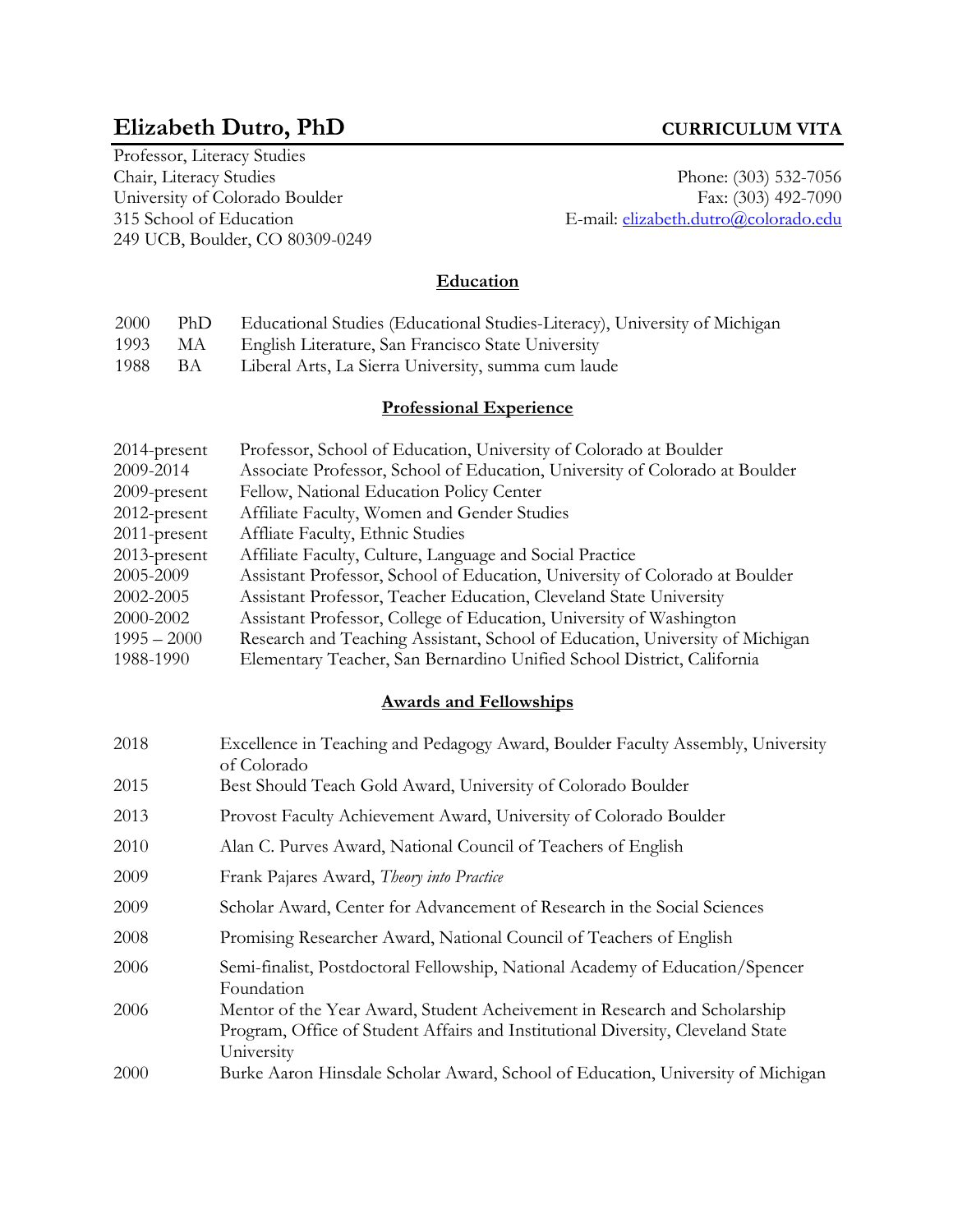| 1999      | Walgreen Award for Outstanding Literacy Scholarship, University of Michigan                                     |
|-----------|-----------------------------------------------------------------------------------------------------------------|
| 1999      | Woodrow Wilson Dissertation Fellowship in Women's Studies, Woodrow Wilson<br>Foundation                         |
| 1999-2000 | Rackham Predoctoral Fellowship, Rackham Graduate School, University of Michigan                                 |
| 1998      | Community of Scholars Fellowship, Institute for Research on Women and Gender,<br>University of Michigan         |
| 1998      | John Warriner Scholarship for Research on Teaching and Learning, School of<br>Education, University of Michigan |
| 1998      | Dissertation Fellowship Semi-finalist, The Spencer Foundation                                                   |
| 1995-1998 | School of Education Fellowship, University of Michigan                                                          |
| 1995-1996 | Student Merit Award, School of Education, University of Michigan                                                |

## **Publications**

(\*=co-authored with students and/or K-12 teacher colleagues;  $\delta$ =invited)

## Books

**Dutro, E.** (2019). *The vulnerable heart of literacy: Centering trauma as powerful pedagogy.* New York: Teachers College Press.

d**Dutro, E.** (Ed.) (under contract). *Trauma-informed teaching: Toward responsive, humanizing classrooms*. Champainge, IL: National Council of Teachers of English.

## Articles in Peer-Reviewed Journals

Kavanaugh, S., Fox, A., Ghousseini, H., Schiavone, L., Siy, E., Kazemi, E. & **Dutro, E.** (in press). Breaking the Fourth Wall in Collaborative Research: Beyond the Observer/Performer Binary in Research on Teacher Learning and Practice. *Cognition and Instruction.*

Ghousseini, H., Kavanaugh, S., **Dutro, E.** & Kazemi, E. (2021). The Fourth Wall of Professional Learning and Cultures of Collaboration. *Educational Researcher*. DOI: 0013189X211058751.

Cartun, A., **Dutro, E**. (2020). The Humanizing Potential of Risky Writing: Tracing Children's and Teacher Candidates' Critical-Affective Literacy Practices. *Reading Psychology.* DOI: 10.1080/02702711.2020.1783138

Grossman, P., Kazemi, E., Kavanagh, S. S., Franke, M., & **Dutro, E.** (2019). Learning to facilitate discussions: Collaborations in practice-based teacher education. *Teaching and Teacher Education, 81,* 97-99.

Garcia, A., **Dutro, E.** (2018). Electing to Heal: Trauma, Healing, and Politics in Classrooms. *English Education, 50, 4, 375-383.*

\***Dutro, E.,** Haberl, E. (2018). Blurring Material and Rhetorical Walls: Children Writing the Border/lands in a Second Grade Classroom. *Journal of Literacy Research, 50, 2, 167-189.* 

\***Dutro, E.,** Cartun, A., Melnychenko, K., Haberl, E., Pacheco Williams, B. (2018).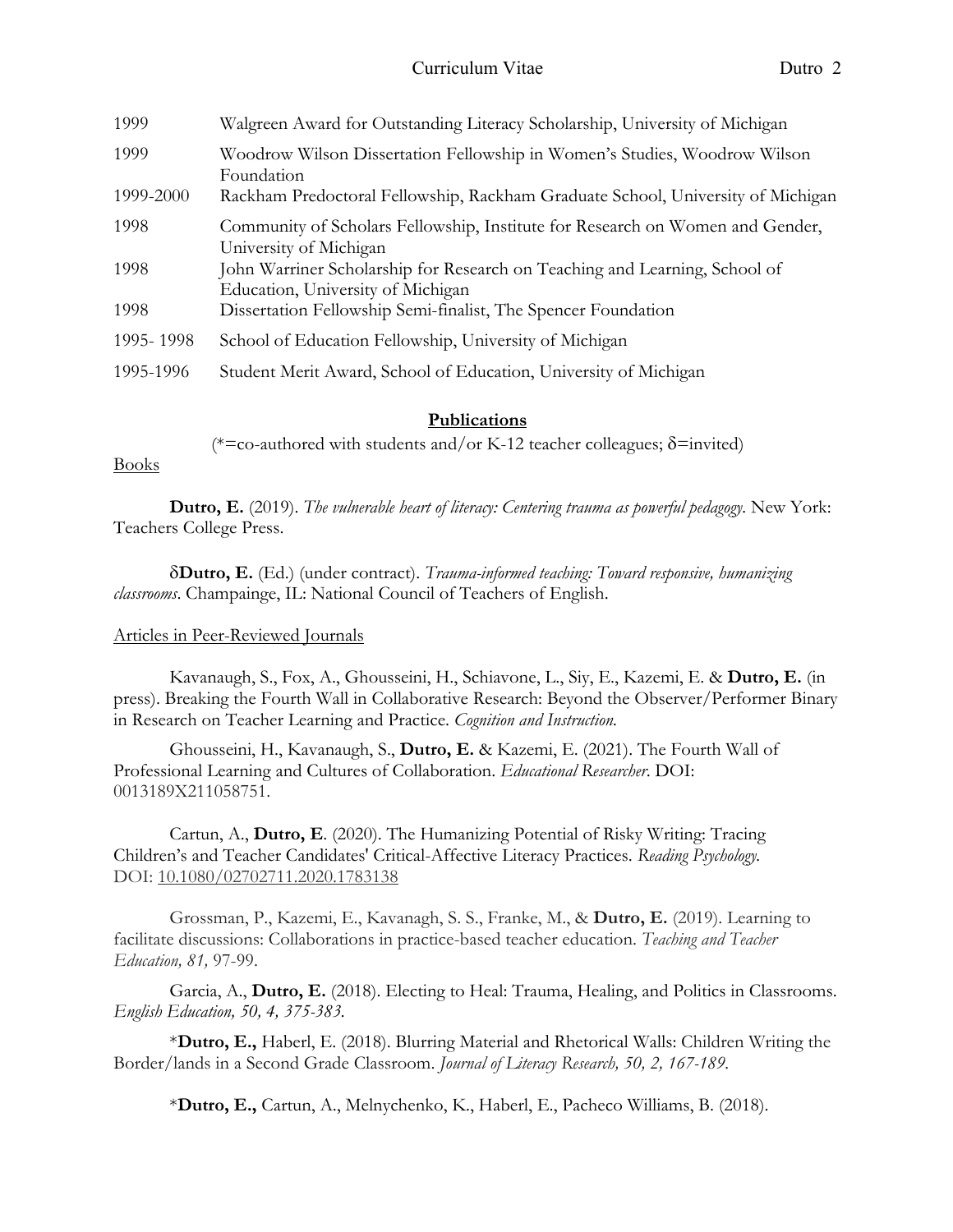Designing for Critical, Relational, Practice-Immersed Teacher Preparation: Weaving Threads Together in a Critical Project-Based Literacy Partnership. *The New Educator,* DOI: 10.1080/1547688X.2017. 1412001

Alston, C., Danielson, K., **Dutro, E**., Cartun, A. (2017). Does a Discussion by Any Other Name Sound The Same? Teaching Discussion in Three ELA Methods Courses. *Journal of Teacher Education, 1-14.*

d **Dutro, E.** (2017). Let's Start with Heartbreak: The Perilous Potential of Trauma in Literacy Classrooms. *Language Arts, 94,* 326-337.

**\*Dutro, E.,** Cartun, A., Melnychenko, K., Haberl, E., Pacheco Williams, B. (2017). Partnership Literacies in a Writing Methods Course: Practicing, Advocating, and Feeling Together. *Journal of Adolescent and Adult Literacy, 60,* 585-588.

**\*Dutro, E.,** Cartun, A. (2016). Cut to the core Practices: Toward visceral disruptions of binaries in practice-based teacher education. *Teaching and Teacher Education, 58,* 119-128.

**\*Dutro, E**., Bien, A. (2014). Listening to the "Speaking Wound": A trauma studies perspective on student positioning in schools. *American Educational Research Journal, 51,* 7-35.

**Dutro, E.** (2013). Toward a Pedagogy of the Incomprehensible: Trauma and the Imperative of Critical Witness in Literacy Classrooms. *Pedagogies: An International Journal*, 8, 4, 301-315.

**\*Dutro, E.,** Selland, M. K., & Bien, A. C. (2013). Revealing Writing, Concealing Writers High-Stakes Assessment in an Urban Elementary Classroom. *Journal of Literacy Research*, *45*(2), 99- 141.

**\*Dutro, E**., Selland, M. (2012). "I like to read, but I know I'm not good at it": Children's perspectives on high-stakes literacy assessment in a high-poverty classroom. *Curriculum Inquiry, 42,*  340-367*.*

**Dutro, E.,** Collins, K.M. (2011). A Journey Through Nine Decades of NCTE-Published Research in Elementary Literacy. *Research in the Teaching of English, 46,* 141-161*.* 

**\*Dutro, E**., Kantor, J. (2011). "Can we talk about intimacy?" *The Wire* and a Pedagogy of Testimony and Witness in Urban Classrooms. *Review of Education, Pedagogy, and Cultural Studies, 33,*  132-160*.* 

**Dutro, E.** (2011). Writing Wounded: Trauma, Testimony, and Critical Witness in Literacy Classrooms. *English Education, 43,* 193-211.

**Dutro, E.** (2010). What 'hard times' means: Mandated curricula, middle-class assumptions, and the lives of poor children. *Research in the Teaching of English, 44,* 255-291*.* (awarded the 2010 Alan C. Purves award from NCTE)

**Dutro, E.** (2009). Children Writing 'Hard Times': Lived Experiences of Poverty and the Class-Privileged Assumptions of a Mandated Curriculum. *Language Arts, 87,* 89-98.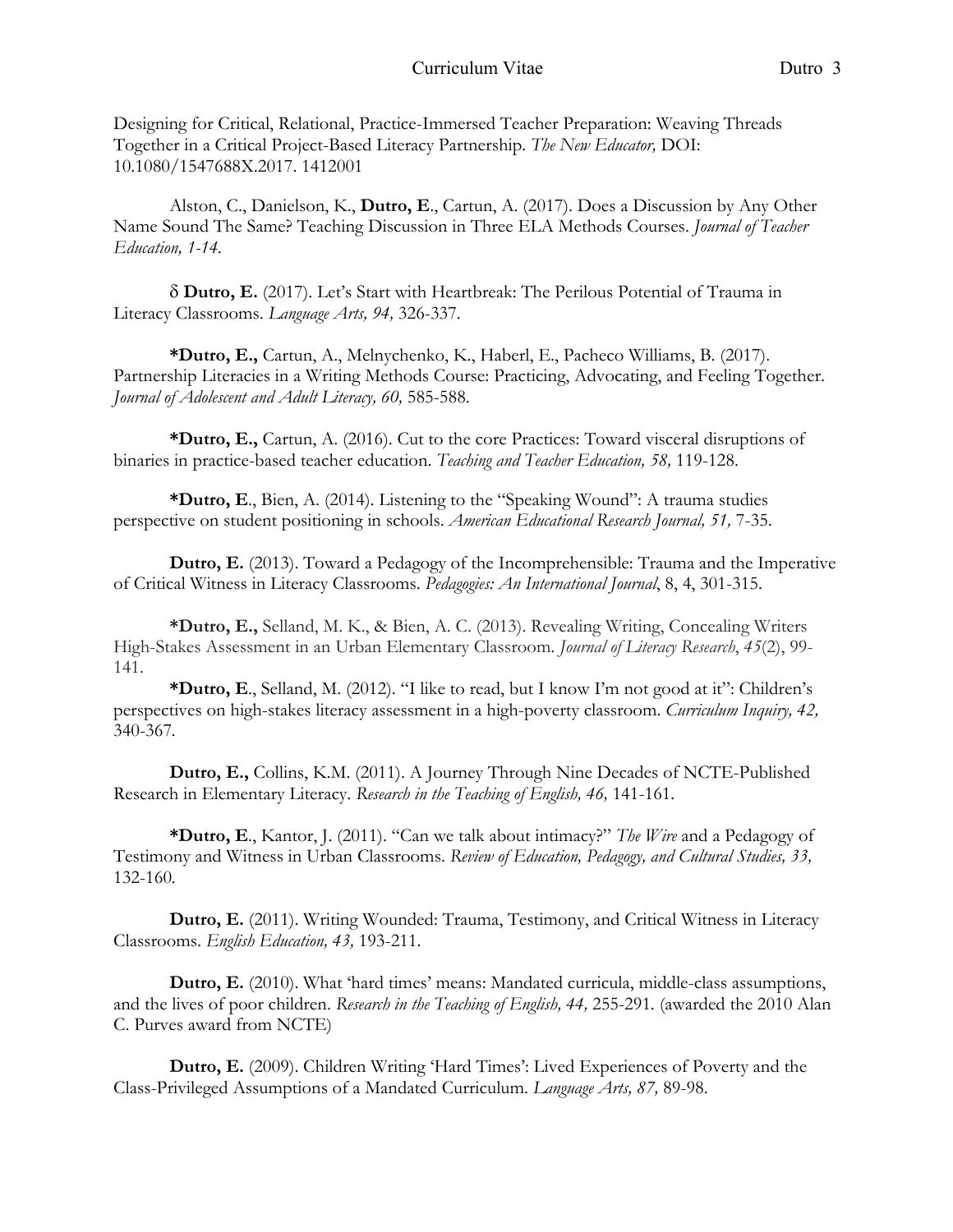**Dutro, E**. (2009). Children's Testimony and the Necessity of Critical Witness in Urban Classrooms. *Theory Into Practice, 48, 231-238*. (awarded the Frank Pajares Award for most outstanding article published in Theory into Practice in 2009)

Marquez-Zenkov, K., **Dutro, E.** (2009). This issue: Urban Students' Perspectives on School, Teachers, Pedagogy, and Curricula. *Theory into Practice, 48, 165-8.* 

**Dutro, E.** (2008). "That's why I was crying on this book": Trauma as testimony in children's responses to literature. *Changing English, 15,* 423-434*.*

**Dutro, E.,** Zenkov, K. (2008). Urban students testifying to their own stories: Talking back to deficit perspectives. *57thYearbook of the National Reading Conference,* 172-218.

**\*Dutro, E**., Kazemi, E, Balf, R., Lin, Y. (2008). 'What are you and where are you from?' Race, identity, and the vicissitudes of cultural relevance in an urban elementary classroom. *Urban Education, 4*3*,* 269-300.

\***Dutro, E**., Kazemi, E., Balf, R. (2006). Making sense of "The Boy Who Died": Tales of a struggling successful writer. *Reading and Writing Quarterly, 22,* 325-356*.*

\***Dutro, E.,** Kazemi, E., Balf, R. (2005). The aftermath of 'you're only half': Multiracial identities in the literacy classroom. *Language Arts, 83,* 96-106.

Wixson, K.K., **Dutro, E**., Athan, R. (2004). The challenges of developing content standards. In R. Floden (Ed.), *Review of Research in Education*, volume 27, 69-107.

**Dutro, E**. & Valencia, S. (2004). The relationship between state and district content standards: Issues of alignment, influence and utility. *Education Policy Analysis Archives,* 12 (45).

**Dutro**, E. (2003). 'Us boys like to read football and boy stuff': Reading masculinities, performing boyhood. *Journal of Literacy Research, 34 (*4), 465-500.

d**Dutro, E.** (2003). Do state content standards make a difference? An illustration of the difficulties of addressing that pressing question. *Midwest Educational Researcher, 15 (*4), 4-6*.*

**Dutro, E.**, Fisk, M., Koch, R., Roop, L., Wixson, K. (2002). When state policies meet local district contexts: Standards-based professional development as a means to individual agency and collective ownership. *Teachers College Record, 104*, 787-811.

**Dutro, E.** (2001/2002). 'But that's a girls' book!' Exploring gender boundaries in children's reading practices. *The Reading Teacher, 55*, 376-384.

Wixson, K.K., **Dutro, E.** (1999). Standards for primary-grade reading: An analysis of state frameworks. *The Elementary School Journal*, 100 (2), 89-110.

Manuscripts Under Review for Peer-Reviewed Journals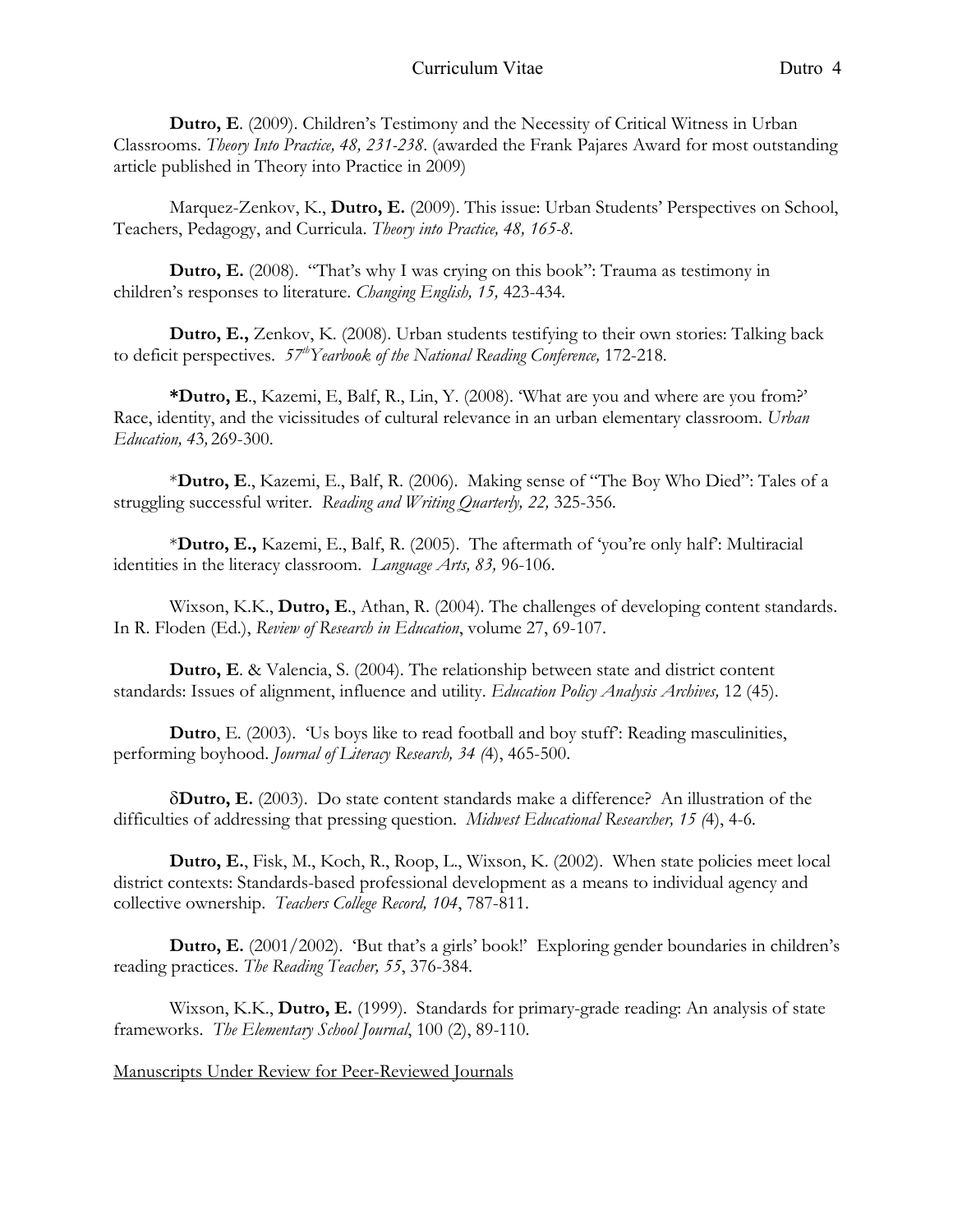Caasi, E., Yerkes, E., **Dutro, E**. (under review). Movement Between Physical Spaces and Sensemaking Places: Designing for Collective Sensemaking about Discussions of Gender and Sexual Diversity in Elementary Classrooms.

Kelly, M., **Dutro, E.** (under review). The Language of Trauma: Tracing the Framework Shaping Trauma-informed Policy and Practice in Schools.

#### Editor-Reviewed Publications

(\*=co-authored with students and/or K-12 teacher colleagues;  $\delta$ =invited)

\*dCaasi, E., **Dutro, E.** (in press). The Many Shapes & Possibilities of Learning with and in Community: Connecting Across Literacy Educators and Contexts of Collaboration. *Language Arts.*

\*dCaasi, E., **Dutro, E.** (in press). Responsive Teaching on the Move: Locating Movement in Text through Read Alouds about Sports. *Language Arts, 99,* 1, 64-67*.*

\*d**Dutro, E**., Caasi, E. (in press). Seeking Poetics and Seeing Brilliance in Children's Writing Across Genres (*Responsive Teaching in Action* column). *Language Arts.*

\*d**Dutro, E**., Caasi, E. (in press). The Comlexities of Trauma in Responsive Teaching (*Responsive Teaching in Action* column). *Language Arts.*

\*d**Dutro, E**., Caasi, E. (2021). Embracing the both/and of Antiracist Pedagogies: A Dialogue in Letters (*Responsive Teaching in Action* column). *Language Arts.*

d**Dutro, E**. (2020). Seeking Hope in Troubled Times Through the Poetics of Children's Lives and Literacies. *Language Arts, 98,* 1, 46-50.

d **Dutro, E.** (2019). How Affect Theory Can Support Justice in Our Literacy Classrooms: Attuning to the Visceral. *Language Arts, 96*, 384-389.

## Book Chapters

**Dutro, E.** (2019). Visceral Literacies, Political Intensities: Affect as Critical Potential in Literacy Research and Practice. In K. Leander and C. Ehret (Eds.), *Affect in literacy teaching and learning: Pedagogies, politics, and coming to know* (pp. 73-91)*.* New York: Routledge.

**Dutro, E. (**forthcoming). The View From Klein's Corner. In M. Vagle, T. Leitl, K. Gast (Eds). *Embodied productions of social class.* 

Cartun, A., **Dutro, E.**, Melnychenko, K. (2018). The Affective Archive Project: Engaging affect toward critical pedagogy in a practice-immersed literacy methods course. In K. Zenkov & K. Pytash (Eds). *Clinical Experiences in Teacher Education: Critical, Project-Based Interventions in Diverse Classrooms*. New York: Routledge.

**Dutro, E.** (2017). Heeding the Unbearable in Teacher Education: Visceral Literacies as Critical Possibility and Praxis. In J. Justice and B. Tenore (Eds.), *Becoming Critical Teacher Educators: Narratives of Resistance, Possibility, and Praxis.* New York: Routledge.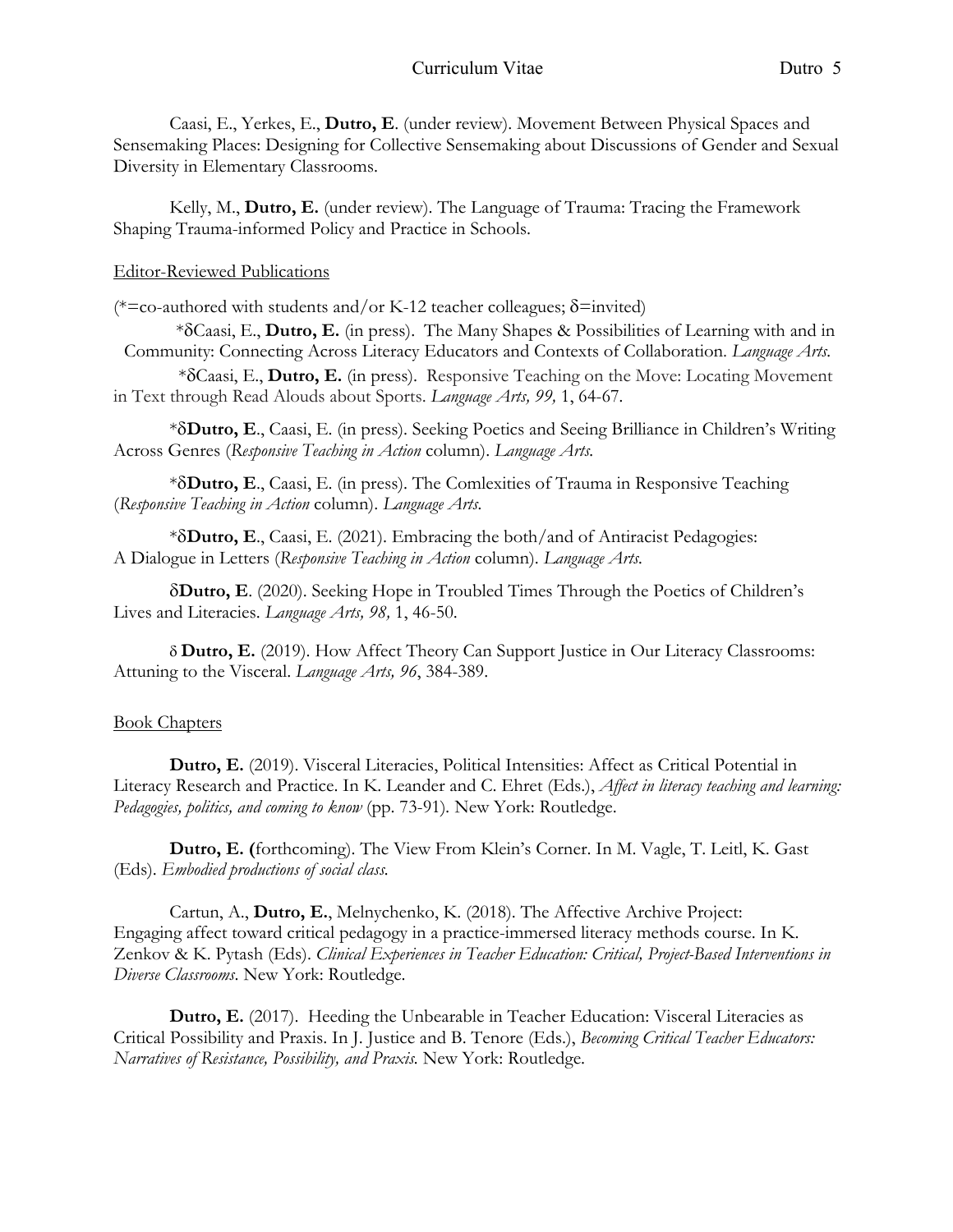**\*Dutro**, E., Cartun, A. (2015). A Trauma Studies Lens on Writing Methods: Crafting a Critical, Affective, Practice-Based Pedagogy. In Brass, J, Webb, A. (Eds.). *Teaching the English Language Arts Methods Course: Contemporary Theories and Practices.* New York: Routledge.

\***Dutro, E**., Kazemi, E., Balf, R. (2010). The shredding of a district survey on race and racism: Following children into relevance in an urban elementary classroom. In L. Scherff & K. Spector (Eds.), *Culturally Relevant Pedagogy: Clashes and Confrontations*. Lanham, MD: Rowman and Littlefield.

**Dutro, E**., McIver, M. (2010). Imagining a writer's life: Extending the connection between readers and books. In S. Wolf, K. Coats, P. Enciso & C. Jenkins (Eds.), *Handbook of Research on Children's and Young Adult Literature.* New York: Routledge.

**Dutro, E.** (2008). Boys reading American Girls: What's at stake in assumptions about what boys won't read. In R. Hammett & K. Sanford (Eds), *Boys, Girls, and the Myths of Literacies and Learning* (pp. 69-90)*.* Toronto: CSPI/Women's Press.

**\*Dutro, E**., Sinor, J., Rubinow, S. (1999). Who's at risk? Entering the world of adolescent zines. In Alvine, L. & L. Cullum (Eds.), *Breaking the cycle: Gender, literacy and learning.* Portsmouth, NH: Heinemann.

## Essay Reviews

**Dutro, E.** (2011). Review of *Waiting for Superman.* Boulder, CO: National Education Policy Center.

**Dutro, E**. (2007). Reading in contested terrain (essay review of C. Snow, P. Griffin & M. S. Burns (Eds.), *Knowledge to Support the Teaching of Reading: Preparing Teachers for a Changing World*)*. Mind, Culture and Activity, 14,* 223-226.

**Dutro, E.** (2005). Essay review of *The Handbook of Discourse Processes*. *Journal of Literacy Research, 36,* 539-548*.*

#### Published Reports (\*peer reviewed)

\***Dutro, E.,** Valencia, S. (2004). The relation between state and local literacy standards: Issues of alignment, influence, and utility. Seattle, WA: Center for Teaching and Policy.

\***Dutro, E.**, Fisk, M., Koch, R., Roop, L., Wixson, K. (2002). When state policies meet local district contexts: Standards-based professional development as a means to individual agency and collective ownership (Technical Report). Ann Arbor, MI: Center for the Improvement of Early Reading Achievement.

\*Wixson, K.K., Fisk, M., **Dutro, E**., McDaniel, J. (1999). The alignment of state content standards and assessments in elementary reading. Ann Arbor, MI: Center for the Improvement of Early Reading Achievement.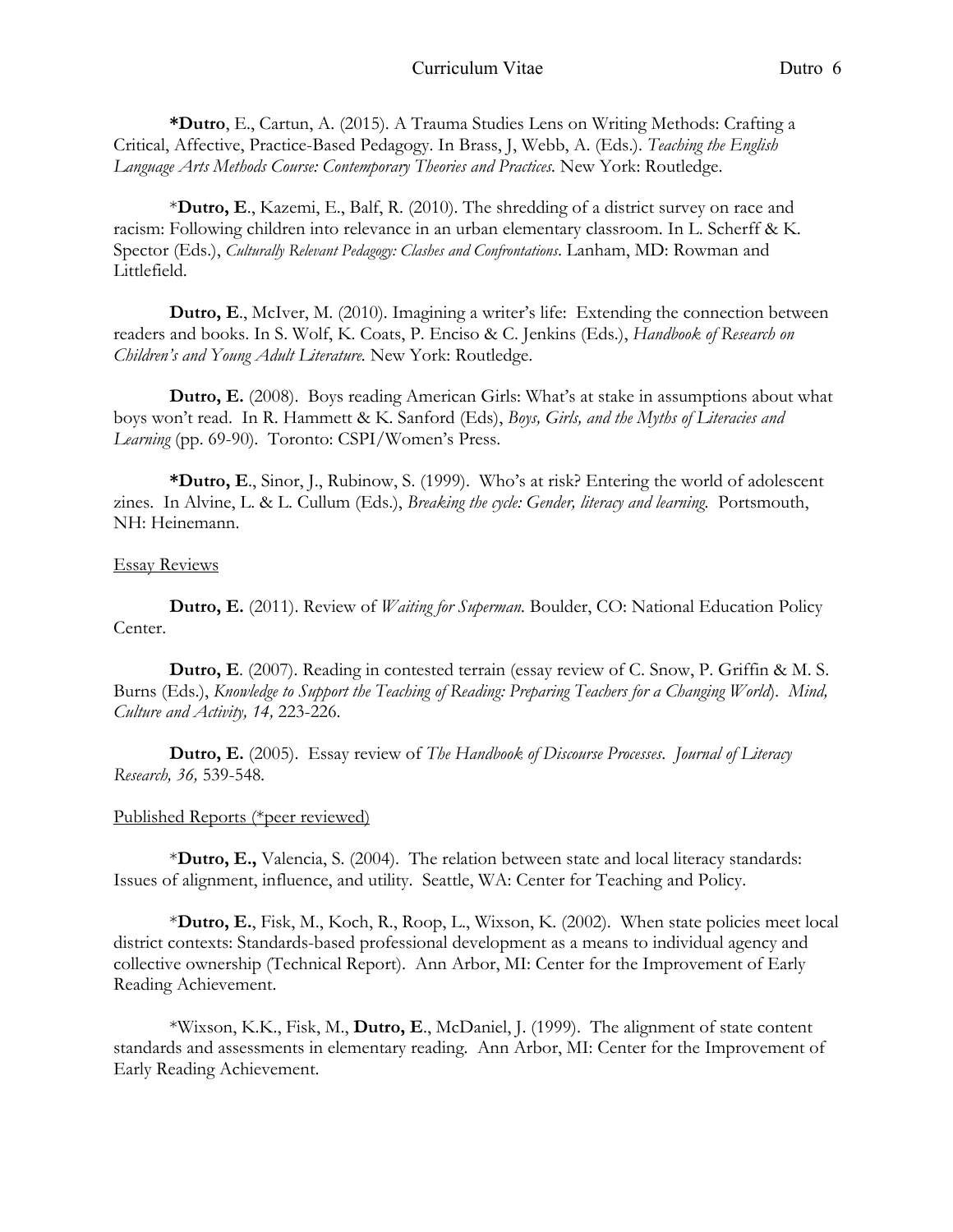Wixson, K.K., Fisk, M., **Dutro, E**., McDaniel, J. (1999). The alignment of state content standards and assessments in elementary reading. Report commissioned by the National Research Council's Committee on Title I Testing and Assessment.

\*Wixson, K.K., **Dutro, E**. (1998). Standards for primary-grade reading: An analysis of state frameworks (Technical Report No. 3-001). Ann Arbor, MI: Center for Improvement of Early Reading Achievement.

#### Works in Progress

**\*Dutro, E.,** Caasi, E, Yerkes, E., Pacheco, B., Santella, S. (in preparation). Tracing Affective Pulsations in Teachers' and Children's Discussions of *My Princess Boy.* Children's Literature in Education (themed issue: Exploring Affect in Children's Literature).

**\*Dutro, E**., Cartun, A. (in preparation). "It's a lot to feel": Designing for Critical Affect in a Preservice Literacy Methods Course

**\*Dutro, E.**., Henning, M. (in preparation). A Three-Year Study of Critical Trauma Literacies in Theory and Practice.

## **Funding as PI or Co-PI**

| 2021         | "Designing Responsive Literacy Instruction with Rural Elementary Educators: A<br>Professional Development Partnership" (PI)<br>Funded by Place-based Partnership Seed Grant, School of Education, CU Boulder |
|--------------|--------------------------------------------------------------------------------------------------------------------------------------------------------------------------------------------------------------|
|              | (\$20,000); Outreach Micro Grant, CU Boulder (\$2,000)                                                                                                                                                       |
| 2021         | "Designing Responsive Literacy Instruction with Rural Elementary Educators: A<br>Professional Development Partnership" (PI)                                                                                  |
|              | Funded by Women Investing in the School of Education (WISE), CU Boulder<br>$(\$9,278.35)$                                                                                                                    |
| 2018-2022    | "Collaborative Learning About Discussions" (Co-PIs: Hala Ghousseini, University<br>of Wisconsin-Madison; Sarah Kavanagh, University of Pennsylvania; Elham<br>Kazemi, University of Washington, Seattle      |
|              | Funded by the James S. McDonnell Foundation (\$2.5 million)                                                                                                                                                  |
| 2008-present | Critical Approaches to Trauma in Classrooms.<br>"Centering Trauma as Powerful Pedagogy"<br>"Reconsidering the Difficult Experiences in Students' Lives and Literacies in                                     |
|              | Poverty-Impacted Schools: A Teacher-Research Collaborative" Funded by the<br>Center for Research and Creative Work, University of Colorado (\$7,000.00) (2008-<br>2009)                                      |
|              | CARTSS Scholar Award (\$3,500.00) (2009-2010); WISE Grant (\$5,000.00)                                                                                                                                       |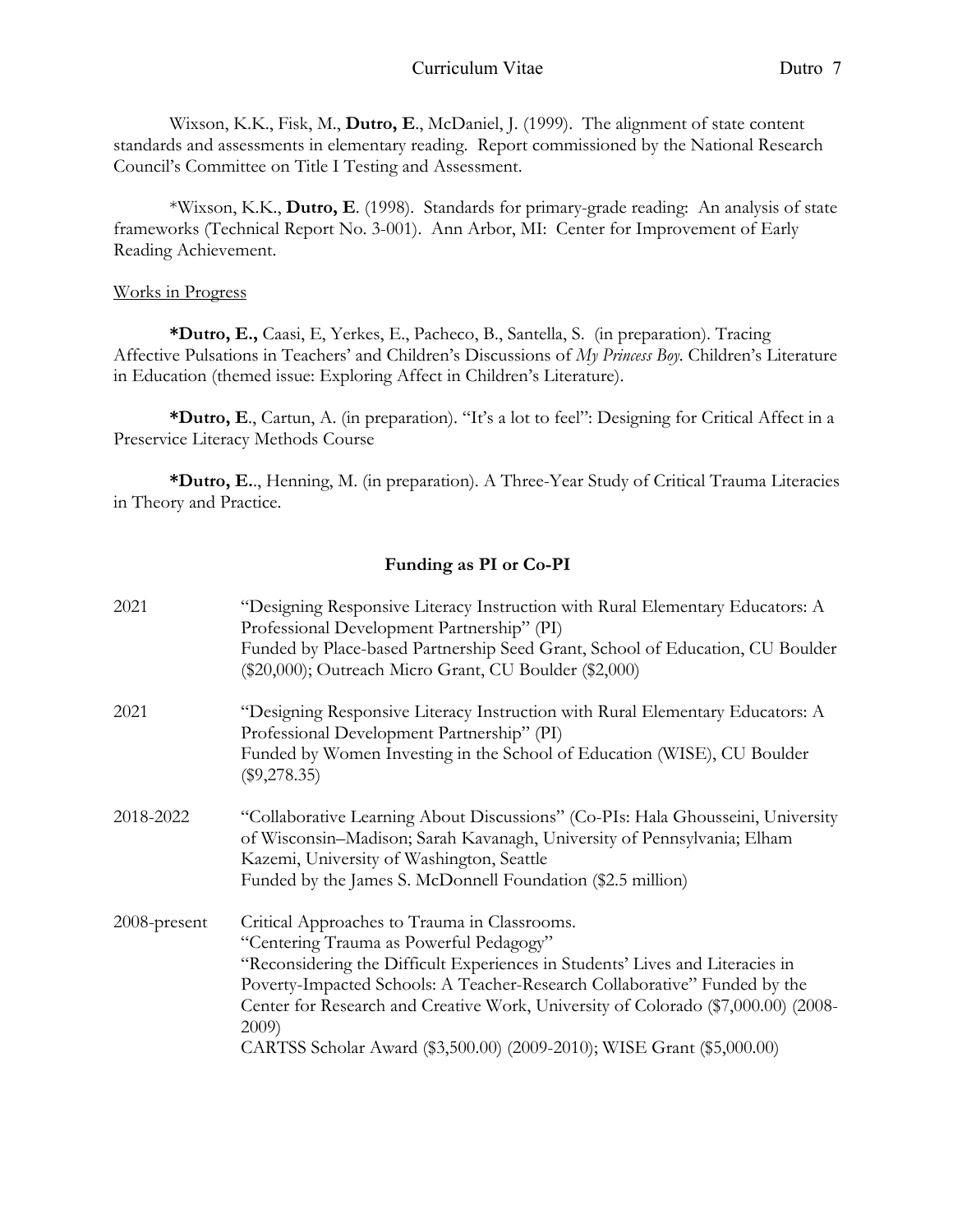## Curriculum Vitae Dutro 8

| 2013-2017                     | "Ambitious Writing Instruction as Critical Witnessing:<br>Merging Findings from a Multi-Year Classroom Research Study into Innovative<br>Models for Undergraduate Teacher Education" Funded by University of Colorado<br>at Boulder Outreach (\$32,000.00 over four years); WISE grants (\$20,000.00);<br>IMPART grant (\$2,000.00). |  |
|-------------------------------|--------------------------------------------------------------------------------------------------------------------------------------------------------------------------------------------------------------------------------------------------------------------------------------------------------------------------------------|--|
| 2013-2017                     | "Complexities of Practice(s) Across Teacher Preparation Programs in English<br>Language Arts"; with members of Core Practices Consortium collaborative<br>research group. Funded by Spencer Foundation; Gates Foundation (~\$7,000.00).                                                                                              |  |
| 2008-2012                     | "Teacher Research for Equity and Opportunity" Funded by University of<br>Colorado at Boulder Outreach (\$19,000.00 over four years); Weener Grant<br>(\$18,000.00) (2009-2011); IMPART grant (\$5,000.00) (2010-2011); CARTSS<br>Scholar Grant (\$3,000.00) (2010-2011)                                                              |  |
| 2003-2005                     | "Literacy, Identity, and Achievement in an Urban Elementary Classroom" Funded<br>by an Established Full-time Faculty Research Development Grant, Cleveland State<br>University (\$13,400.00)                                                                                                                                         |  |
| 2002-2003                     | "Determining the Value of Higher Order Questioning in Literacy"<br>Funded by Beachwood City Schools, Beachwood, OH (\$20,000)                                                                                                                                                                                                        |  |
| $2001 - 2003$                 | "Stories Count: Children's Experiences in Literacy and Mathematics" (with Elham<br>Kazemi)<br>Funded by University of Washington Royalty Research Fund (\$39, 965.00)                                                                                                                                                                |  |
| 2000-2003                     | "The Relationship Between State and Local Content Standards in Reading" (with<br>Sheila Valencia)<br>Funded by Center for Teaching and Policy, (\$15,000.00)                                                                                                                                                                         |  |
| 1998-1999                     | "Reading Gender, Gendered Readers: Girls, Boys and Popular Fiction"<br>(dissertation project), Funded by the Woodrow Wilson Foundation and Rackham<br>Graduate School, University of Michigan (\$25,000.00)                                                                                                                          |  |
| <b>Additonal Small Grants</b> |                                                                                                                                                                                                                                                                                                                                      |  |
| 2006                          | Small Grant, Center for Research and Creative Work, University of Colorado<br>$(\$600.00)$                                                                                                                                                                                                                                           |  |
| 2004                          | College of Education Research Support Grant, Cleveland State University (\$500.00)                                                                                                                                                                                                                                                   |  |
| 2004                          | MIMIC technology grant, Cleveland State University (\$800.00)                                                                                                                                                                                                                                                                        |  |
|                               | <b>Professional Papers and Presentations</b>                                                                                                                                                                                                                                                                                         |  |

(\*=co-authored with students and/or K-12 teacher colleagues)

Dutro, E., Caasi, E., & Yerkes, E. (2021). A Critical Collective: Lived Experiences and Teachers' Sensemaking about Discussions of Gender, Sexuality, and Immigration. Paper presented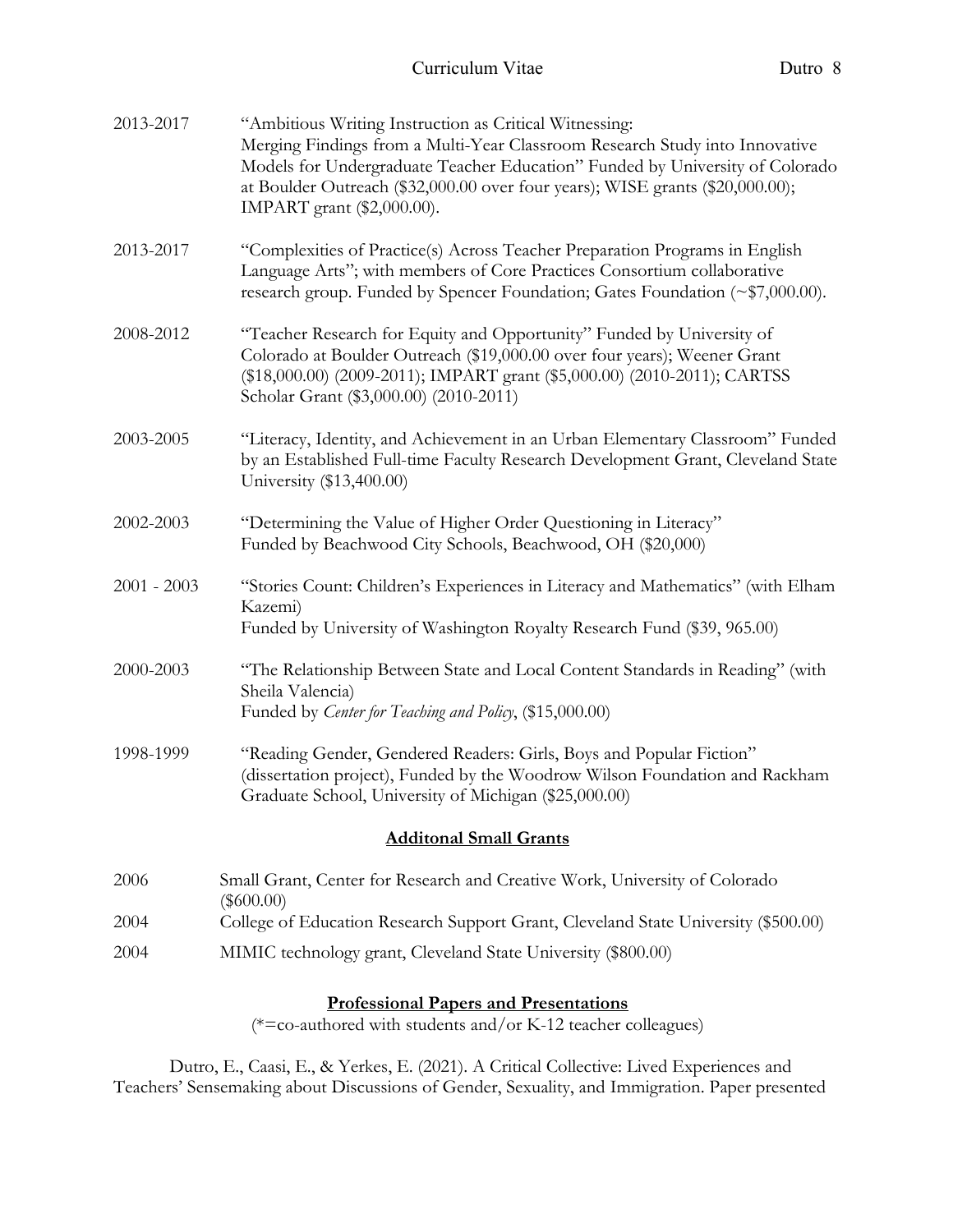in symposium, *Understanding Teachers as Learners Through Their Collaborative Sensemaking*. American Educational Research Association, virtual conference.

\*Dutro, Caasi, E., Yerkes, E., Pacheco, B., Simpson, T., Santella, S., Wilson, L., Mastrogiavanni, S., Gallegos, L., Nied, J., Haan, L., Van Aken, J. (2020). *Teachers Learning Together About Discussions: The Confluence of Collaborative Practice and Centering Students' Knowledge in ELA Classrooms.* Session accepted for presentation at National Council of Teachers of English. (Cancelled due to Covid-19).

\*Dutro, Caasi, E., Pacheco, B., Santella, S.A, Yerkes, E. (2020). Critical Confluence of Lived Experiences and Teachers' Collaborative Practice: Fostering Text-based Discussions of Gender and Sexual Diversity. Paper accepted for presentation at National Council of Teachers of English. (Cancelled due to Covid-19).

\*Dutro, E., Cartun, A., Caasi, E., Torres, F. (2020). Justice as shimmer, quiver, and cling in teacher learning: Critical affect theory toward politically engaged teaching. In A. Bien, A. Rosebery, B. Warren (Chairs), Attending to the Political and Ethical Dimensions of Teacher Learning. American Educational Research Association, San Francisco, CA.

\*Guggenheim, A., Stamatis, K., Garcia, A., Dutro, E. (2020). Toward a Critical Affect Methodology: Mapping Ghosts and Desire Paths. Roundtable presented at American Educational Research Association, San Francisco, CA.

Garcia, A. & Dutro, E. (2020). Toward a Politics of Healing in Classrooms. In M. Gonzalez & G. Rodriguez (Chairs), Where Do We Go From Here? Reimagining Educational Contexts in the Era of '45. Symposium presented at American Educational Research Association, San Francisco, CA.

\*Dutro, E., Caasi, E., Yerkes, E. (2019). The Learning that Happens in the Pauses: 'Teacher Time Out' As an Enactment Tool in Collaborative, School-Embedded Professional Development on Literacy Classroom Discussion**.** Roundtable presented at the Literacy Research Association, Tampa, FL.

Dutro, E. (2019). Discussant. In S. Kavanaugh (chair), Pedagogical Approaches to Wrestling with Race in the Preparation of Literacy Instructors. Literacy Research Association, Tampa, FL.

Dutro, E. (2019). Discussant. In A. Lemieux (chair), Trauma and Affect in Digital and Nondigital Contexts: Findings From Four Classroom-Based Studies. Symposium presented at American Educational Research Association Conference, Toronto, CN.

Dutro, E. (2018). Discussant. In M. Honeyford (chair), Establishing Healing and Transformative Practices in the Classroom and Community. Paper session presented at the annual conference of the Literacy Research Association, Palm Springs, CA.

Dutro, E. (2018). Discussant. In E. Dutro (chair), Towards Humanizing Literacy Teacher Education Through Curriculum, Pedagogy, and Design. Symposium presented at the annual conference of the Literacy Research Association, Palm Springs, CA.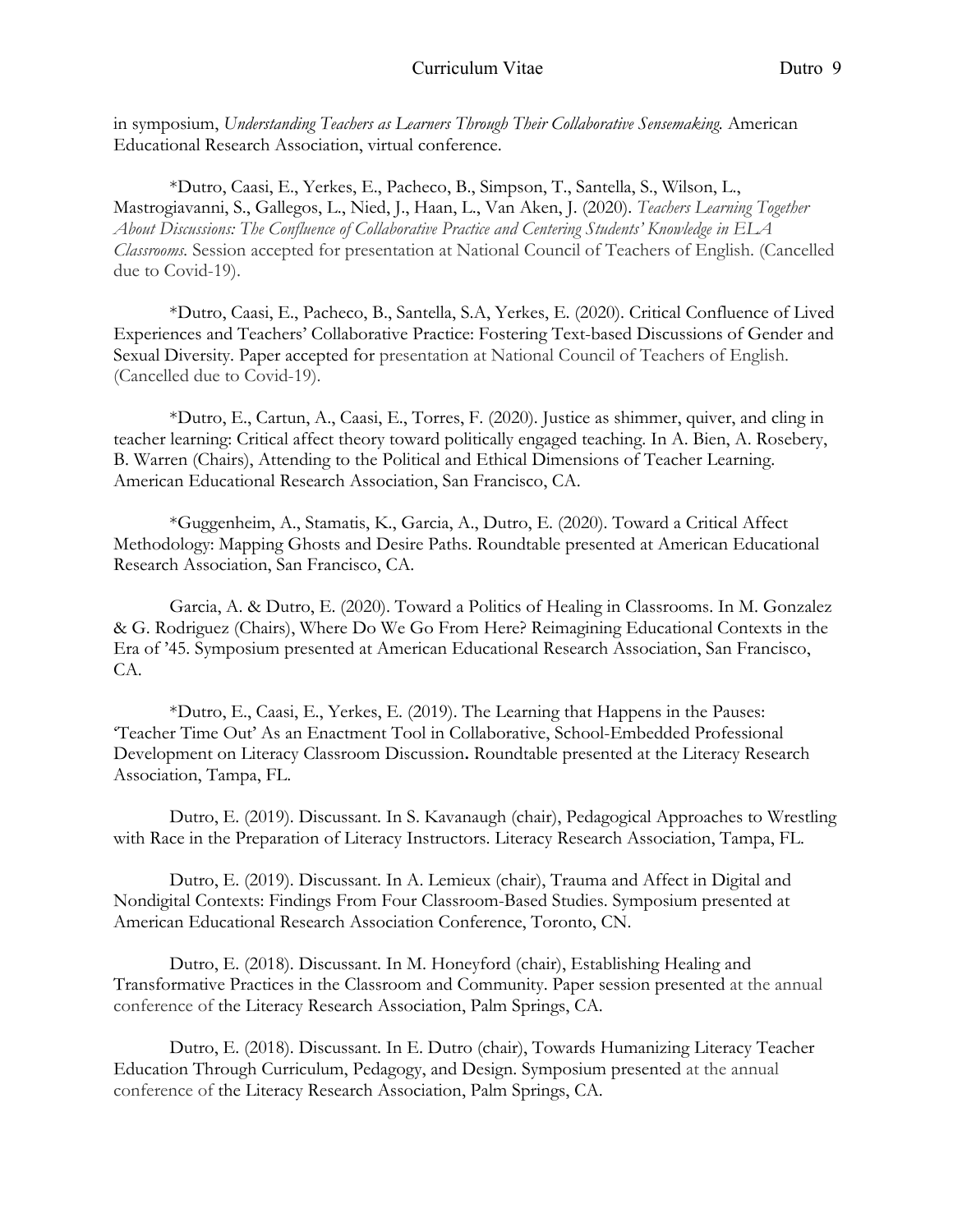Dutro, E., Cartun, A. (2018). The Affective Archive Project: Engaging affect toward critical pedagogy in a practice-immersed literacy methods course. In K. Zenkov & K. Pytash (chairs), Critical, Project-Based Clinical Experiences in Literacy Contexts. Presented in alternative format session at the annual conference of the Literacy Research Association, Palm Springs, CA.

Dutro, E., Cartun, A. (2018). Pedagogies of Testimony and Critical Witness Toward Anti-Oppressive Practice: Designing for Visceral Literacies in a Writing Methods Course. Paper presented in symposium M. Varghese (chair), "Teacher Educators Creating Critical and Anti-Oppressive Alternative Spaces within University-Based Programs", at American Educational Research Association, New York, New York.

Dutro, E. (2018). Visceral Literacies, Political Intensities: Affect as Critical Potential in Literacy Research and Practice. Paper presented in K. Leander and C. Ehret (Chairs.), *Where did life go?: Recovering affect in literacy research,* American Educational Research Association, New York, New York.

Beucher, B., Dutro, E. (2018). "There's Football Gabriel, and There's Gabriel, Gabriel": Negotiating Double-Consciousness During Digital Personal Storytelling for Public Consumption. In B. Beucher (chair), The Critical Role of Audience in Digital Writing, American Educational Research Association, New York, New York.

Dutro, E., Campano, G., Vagle, M., Ghiso, M.P., Enriquez, G., Torres, F. (2017, December). Literacy Research as Affective Encounter: (Un)framing Data in Response to Brutal Times. Alternative session at the annual conference of the Literacy Research Association, Tampa, Florida.

Dutro, E. (2017, December). Visceral Literacies as Critical Possibility and Praxis. In session, Becoming critical teacher educators: expanding meaningfulness through autoethnography. Paper presented at the annual conference of the Literacy Research Association, Tampa, Florida.

Dutro, E. (2017, December). Positioning as Affective Potential with/in Critical Trauma Literacies Presentation. In M. McVee (Chair), Positioning Theory and Literacy Research: Methodological and Conceptual Issues. Presentation at the annual conference of the Literacy Research Association, Tampa, Florida.

Dutro, E. (2017, December). Panelist in Study Group (sponsored by LRA Research Committee), "If I knew then. . .what I know now. . ." L. Handsfield (Organizer). Annual conference of the Literacy Research Association, Tampa, Florida.

Dutro, E. (2017, April). Heeding the unbearable in teacher education: Visceral Literacies as Critical Possibility and Praxis. In J. Justice & B. Tenore (chairs), *Grounded in hope, lived through action: Findings from autoethnographic narratives of becoming critical teacher educators.* Paper presented at the annual conference of the American Education Research Association, San Antonio, TX.

\*Dutro, E., Cartun, A., Haberl, E., Melnychenko, K., Pacheco Williams, B. (2017, April). Ambitious Writing Instruction as Critical Witnessing: Learning from a Practice-Based Model of Literacy Methods Preparation. In Valencia, S. (chair), *Enacting literacy: Fostering disciplinary-based practices*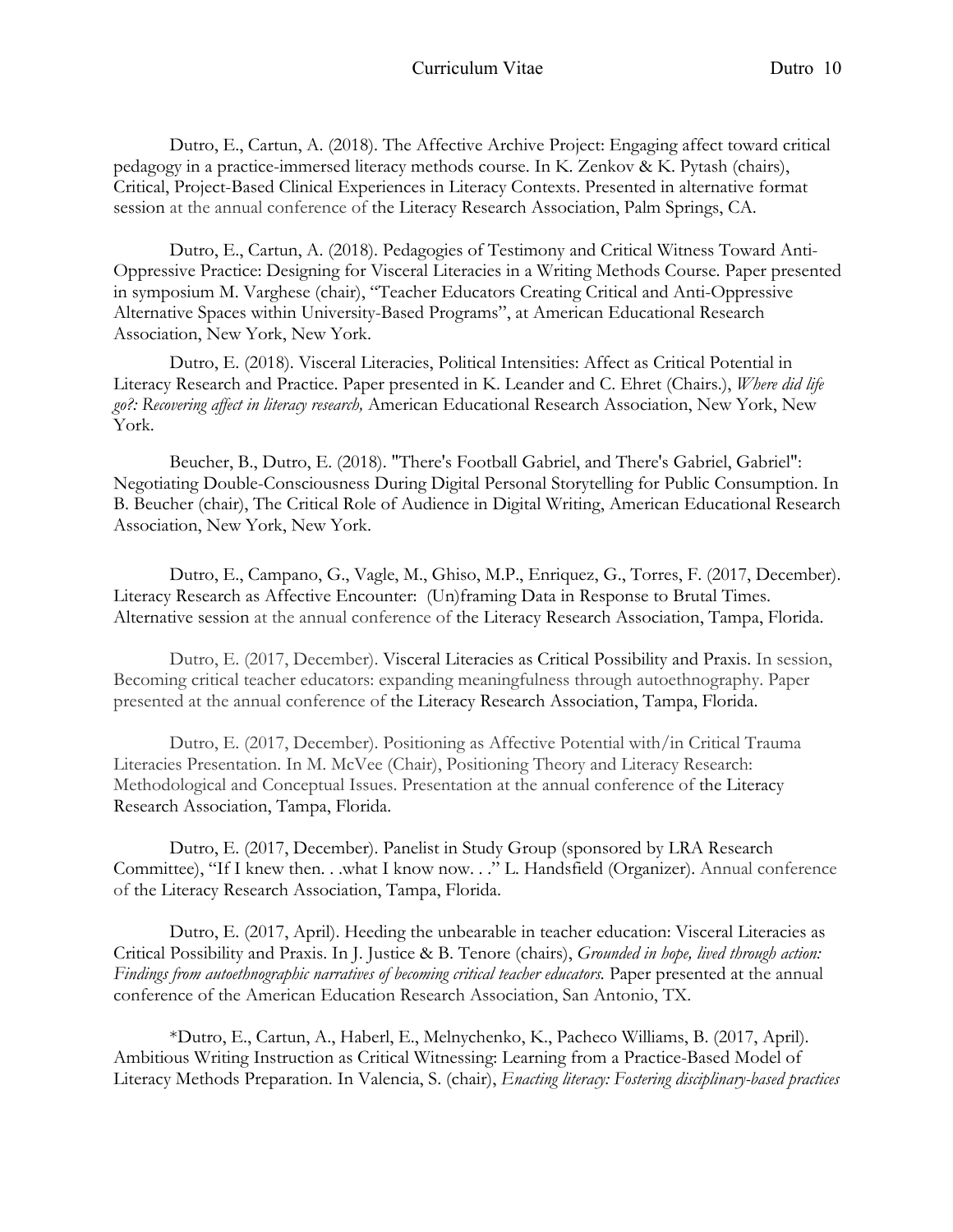*and equity-centered dispositions in preservice teachers.* Paper presented at the annual conference of the American Education Research Association, San Antonio, TX.

\*Dominguez, M., Kelly, M., Cartun, A., Dutro, E. (2017, April). The Contrapuntal Nature of Novice Teaching: Exploring Harmonies and Dissonance Across Variations of Pedagogical Rehearsal. In C. Tirrell-Corbin (Chair), *Examining the development of core teaching practices with preservice teachers.* Paper presented at the annual conference of the American Education Research Association, San Antonio, TX.

Dutro, E (2016, April). Photostory on Teacher Education as Public Scholarship. In J. Stillman, L. Anderson (chairs), , "Talking Back: Public Scholarship, Productive Practice and The Future of Teacher Education." Presidential Session at the annual conference of the American Education Research Association, Washington D.C.

\*Dutro, E., Haberl, E. (2016, April). Transnational Lives, Loves, and Longings: Children Writing the Visceral Border Within the Threat of Immigration Policy. Paper presented at the annual conference of the American Education Research Association, Washington D.C.

Alston, C., Danielson, K., Dutro, E., Cartun, A. (2016, April). Does a Discussion By Any Other Name Sound The Same? Teaching Discussion In Three ELA Methods Courses. Paper presented at the annual conference of the American Education Research Association, Washington D.C.

\*Dutro, E., Haberl, E. (2015, December). Blurring Borders: Children Writing Transnational Lives and Immigration Policy Across Three Years in a Second Grade Classroom. Paper to be presented at the annual conference of the Literacy Research Association, Carlsbad, California.

\*Dutro, E., Cartun, A. (2015, December). "It's a lot to feel": Designing for affect and critical emotionality in a preservice literacy methods course. Paper to be presented at the annual conference of the Literacy Research Association, Carlsbad, California.

Dutro, E. The Diary (2015, December). In Campano, G., Dutro, E., Ghiso, M.P., Jones, S., Vagle, M. (Chairs). Producing a Literacy Voice-Body without Organs: Continuing to (Un)frame Data. Alternative session to be presented at the annual conference of the Literacy Research Association, Carlsbad, California.

\*Dutro, E., Cartun, A. (2015, April). A Trauma Studies Lens on Writing Methods: Crafting a Critical, Affective, Practice-Based Pedagogy. In J. Brass & A. Webb (chairs), Toward Justice in Literacy Teacher Education: Critical Literacies in Elementary and Secondary Methods Courses. Symposium presented at the annual meeting of the American Educational Research Association, Chicago, IL.

\*Dutro, E., Cartun, A. (2014, December). Cut to the Core Practices: Critical-Affective Theories Toward Disruption of Binaries in Practice-Based Teacher Education. Paper presented in K. Schutz (chair), Using Core Practices to Support and Assess Novice Teachers' Elementary Literacy Instruction, Literacy Research Association, San Marcos, Florida.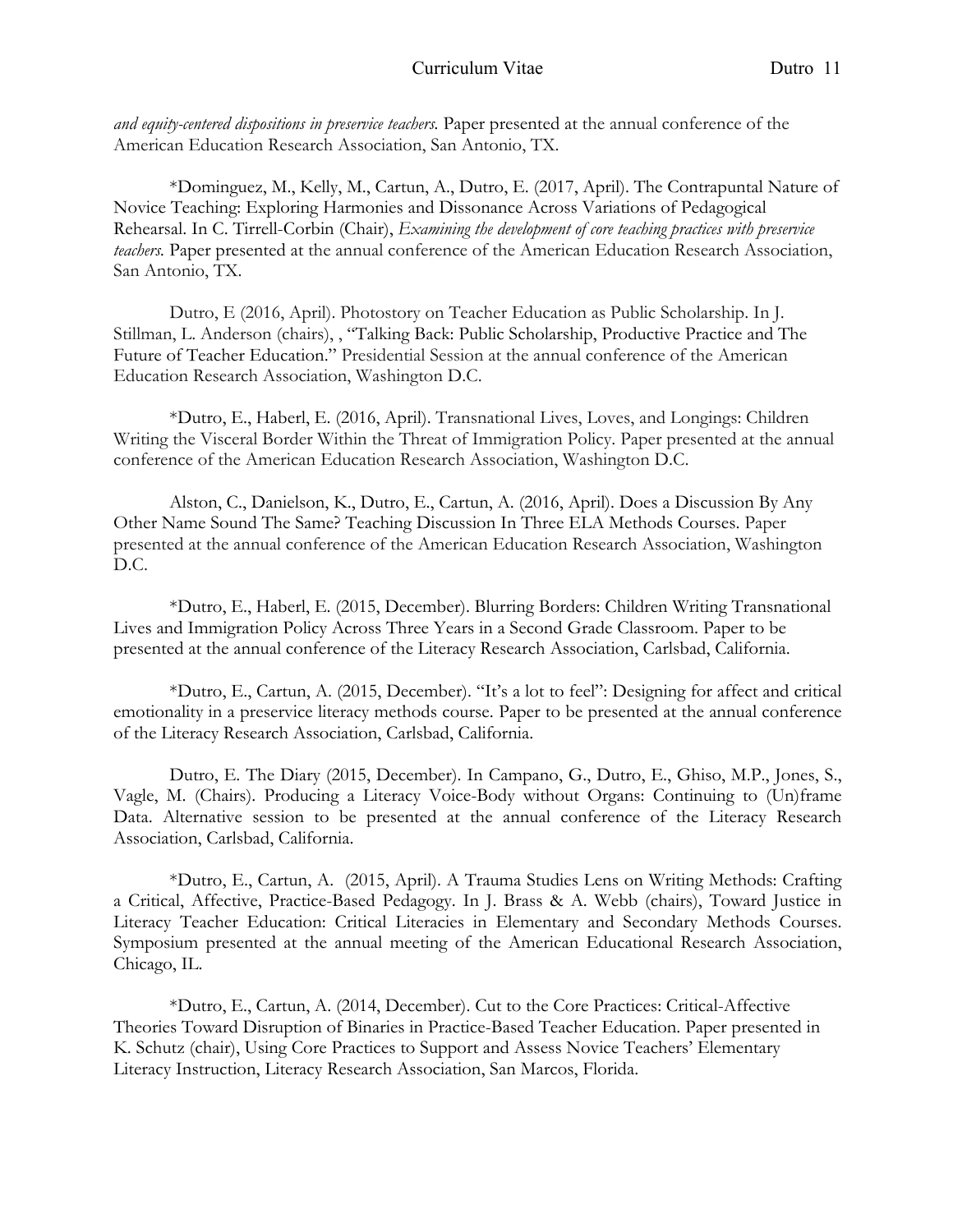Dutro, E. (2014, December). Let's start with heartbreak. In Vagle, M. (chair), Unframing Data. An alternative session presented at the Literacy Research Association, San Marcos, Florida.

\*Dutro, E., Cartun, A. (2014, April). The Vulnerable Heart of Social Justice Pedagogies: Trauma, Affect, and Emotion in a Preservice Literacy Methods Course. Paper presented at the annual meeting of the American Educational Research Association, Philadelphia, PA.

Dutro, E. (2014, April) (chair and organizer). Cruz, C., Jones, S. (discussants). Burns, M., Cartun, A., DiGiacomo, D., Schmidt, K., Wenk, M. (participants). *Visceral Literacies, Embodied Inquiries: The "Affective Turn" in Critical Research for Social Justice.* A Structured Poster Session presented at the annual meeting of the American Educational Research Association, Philadelphia, PA.

\*Dutro, E., Cartun, A. (2013, December). A Trauma Studies Lens on Writing Methods: Crafting a Critical, Affective, Practice-Based Pedagogy. Paper presented in roundtable presentation, Dutro, E., Danielson, K., Cartun, A. *Ambitious Writing Teaching as Critical Enactment: Re-visioning Elementary Writing Methods in Two University Contexts.* Literacy Research Association, Dallas, TX.

Dutro, E. (2013, December) (Chair and organizer). Embodied Literacies, Visceral Analysis, and the (Un)framing of Data. Session presented at the Literacy Research Association, Dallas, TX.

Dutro, E. (2013, December). "Big" Theory and/as the smallest huge things in literacy studies. Pechu Kucha presentation in Hruby, G. (chair), *Big Theory in Literacy: Still Transformative After All These Years?* Session presented at the Literacy Research Association, Dallas, TX.

Dutro, E. (2013, April). Poverty as Sanctioned Source and Resource in Children's Writing: Enacting a Pedagogy of Testimony and Critical Witness in a High-Poverty Elementary Classroom. Paper presented at the annual meeting of the American Educational Research Association, San Francisco, CA.

Collins, K., Dutro, E. (2013). Ugly laws, IEP's and home environment reports: A critical analysis of discourses of difference and deficiency across nine decades of published classroom research in literacy. Paper presented at the annual meeting of the American Educational Research Association, San Francisco, CA.

\*Dutro, E., Beucher, R. (2012, November). Slashing Heteronormativity in *The Hunger Games*: [Re]assembling Identities in online fan fiction. Paper presented at the annual conference of the Literacy Research Association, Jacksonville, Florida.

\*Dutro, E., Bien, A., Henning, M. (2012, November). Enacting Visceral Literacies Pedagogy in a High-Poverty Elementary Classroom: A Three-Year Study of Trauma Literacies in Theory and Practice. Paper presented at the annual conference of the Literacy Research Association, San Diego, CA.

Dutro, E. (2012, November). Children as Everyday Documentarians in High-Poverty Literacy Classrooms. In V. Kinloch (chair), *Research by Past Winners of the Promising Research Award*, National Council of Teachers of English, Las Vegas, NV. (Invited presentation)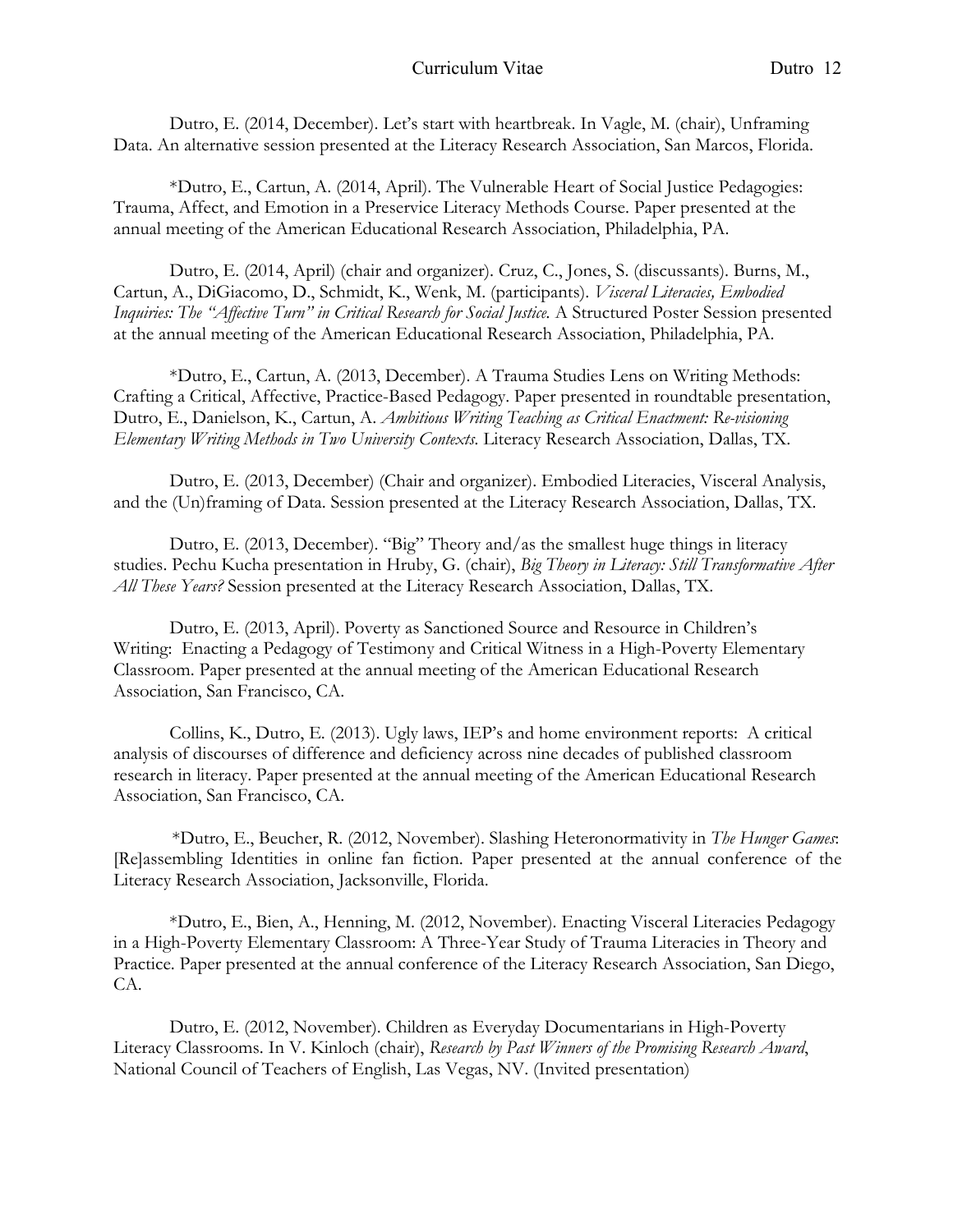Dutro, E. (2012). Researching and writing into proliferation. Response essay. In S. Jones (chair) *What Is the Body Doing in Educational Theory and Justice-Oriented Pedagogy? Taking the Body Turn.*  Commentary presented at the annual meeting of the American Educational Research Association, Vancouver, BC.

Dutro, E. (2011, December). Toward a Pedagogy of the Incomprehensible: Trauma and the Imperative of Witness in Literacy Classrooms. Paper presented at the annual conference of the Literacy Research Association, San Diego, CA.

\*Dutro, E., Bien, A. (2011, September). Toward a pedagogy of "the speaking wound": Trauma as social and cultural practice in classrooms. Paper accepted for the congress of the International Society for Cultural and Activity Research, Rome, Italy. (declined program participation due to travel constraints)

\*Dutro, E., Leonardi, B. (2011, April). The Lure and the Lore of Trauma in the Film *Precious*: Urban Schools and Hollywood's Narratives of Children in Peril. Paper presented at the annual meeting of the American Educational Research Association, New Orleans, Louisiana.

\*Dutro, E., Dutro, K. (2011, April). Children as Everyday Documentarians: Two Fifth Graders Testify to Their Lives and Relationships with School Across a School Year. Paper presented at the annual meeting of the American Educational Research Association, New Orleans, Louisiana.

Dutro, E. (2011, April). Response to "Beyond the Bricks". Invited address to the Writing and Literacies Special Interest Group, annual meeting of the American Educational Research Association, New Orleans, Louisiana.

Dutro, E. (2010, December). Trauma as the Intersected Space Between: Finding Ourselves and Children Beyond the Binaries of Research and Teaching. In A. Wiseman (chair), Problematizing what is Appropriate: Trauma Narratives in School Spaces. Commentary presented at the annual conference of the Literacy Research Association, Fort Worth, Texas.

\*Dutro, E. Bien, A., Henning, M., Lewis, K., Nevarez, V. (2010, April). Emotions as/of advocacy in teaching for social justice. Paper presented at the annual meeting of the American Educational Research Association, Denver, Colorado.

\*Dutro, E., Henning, M., Kantor, J. (2010, April). Enacting a Pedagogy of Testimony and Witness: Children Writing *the Difficult* in a High-Poverty Elementary Classroom. Paper presented at the annual meeting of the American Educational Research Association, Denver, Colorado.

\*Dutro, E., Bien, A. (2009, December). Listening to the "Speaking Wound": Tracing the Difficult in Children's and Teachers' Lives and Literacies. In E. Dutro (chair), *Troubling Stories of Students' Lives: How, by Whom and with What Consequences Students are Narrated and Consumed in Literacy Classrooms.* Paper presented at the National Reading Conference, Alberquerque, New Mexico.

Dutro, E., Zenkov, K. (2009, April). Including Urban Students' Perspectives in the "Circle of Knowledge": The Voices of City Youth in *What* and *How* We Know in Education Research. Interactive symposium presented at the annual meeting of the American Educational Research Association, San Diego, California.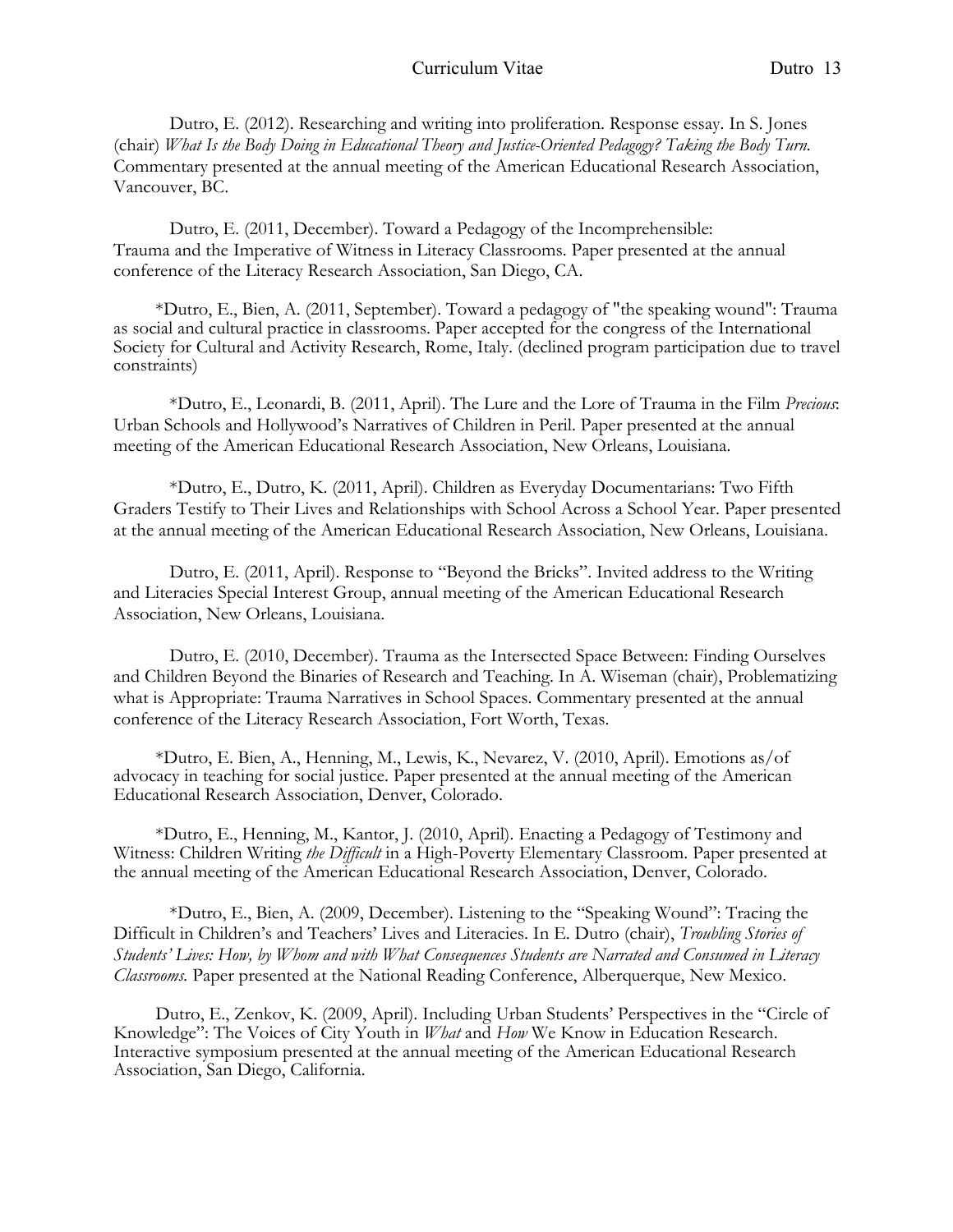Dutro, E. (2008, December). Literacies of Loss: Heeding the Unbearable in the Literacy Classroom. In S. Meacham (chair), *Visceral literacies: Emotion and Imaginative Engagement in the Classroom.* Paper presented at the National Reading Conference, Orlando, Florida.

\*Dutro, E., Kantor, J. (2008, December). Witnessing students' lives and literacies on screen: Reading a pedagogy of Testimony and Witness in *The Wire*. In S. Jones (chair), *"If they'll listen to us about life, we'll listen to them about school": The literacies of urban students and families in life, schools, and popular media.* Paper presented at the National Research Conference, Orlando, Florida.

Dutro, E. (2008, November). What 'hard times' means: Mandated curricula, class-privileged assumptions, and the lives of poor children. Paper presented in recognition of Promising Research Award, National Council of Teachers of English, San Antonio, Texas.

Dutro, E. (2008, March). Writing Wounded: An Autoethnography of Trauma in the Writing Classroom. Paper presented at the annual meeting of the American Educational Research Association, New York, NY.

Dutro, E. (2007, December). Responding to "hard times" in a mandated literacy curriculum: Children's stories of poverty confront middle-class assumptions. In E. Dutro (chair), Stories of poverty in the literacy classroom: Supporting preservice teachers' responses to the realities of students' lives. Paper presented at the National Reading Conference, Austin. Texas.

Dutro, E. (2007, December). "I like to read, but I know I'm not good at it": Children's experiences with high-stakes assessment in an urban elementary classroom. In G. Campano (chair), Literacy Policy Implementation in Urban Elementary Classrooms: What's at stake for children? Paper presented at the annual meeting of the National Reading Conference, Austin, Texas.

Dutro, E., Marquez-Zenkov, K. (2007, December). Urban students testifying to their own stories: Talking back to deficit perspectives. Paper presented at the annual meeting of the National Reading Conference, Austin, Texas.

Dutro, E., Kazemi, E., Balf, R. (2007, April). Stories Count: Examining children's experiences across mathematics and literacy in an upper-elementary classroom. Paper presented at the annual meeting of the American Educational Research Association, Chicago, Illinois.

Dutro, E. (2006, December). Children writing trauma in an urban elementary classroom. Paper presented at the annual meeting of the National Reading Conference, Los Angeles, California.

Dutro, E., Kazemi, E., Balf, R. (2006, April). 'About your color, that's personal': A Critical Discourse Analysis of Race and Resistance in an Urban Elementary Classroom. Paper presented at the annual meeting of the American Educational Research Association, San Francisco, California. (ERIC accession number: ED491665).

\*Kazemi, E., Hubbard, M., Dutro, E., Balf, R. (2006, April). Supporting Mathematical Engagement: Elementary Children's Experiences in One Discussion-Intensive Mathematics Classroom. Paper presented at the annual meeting of the American Educational Research Association, San Francisco, California.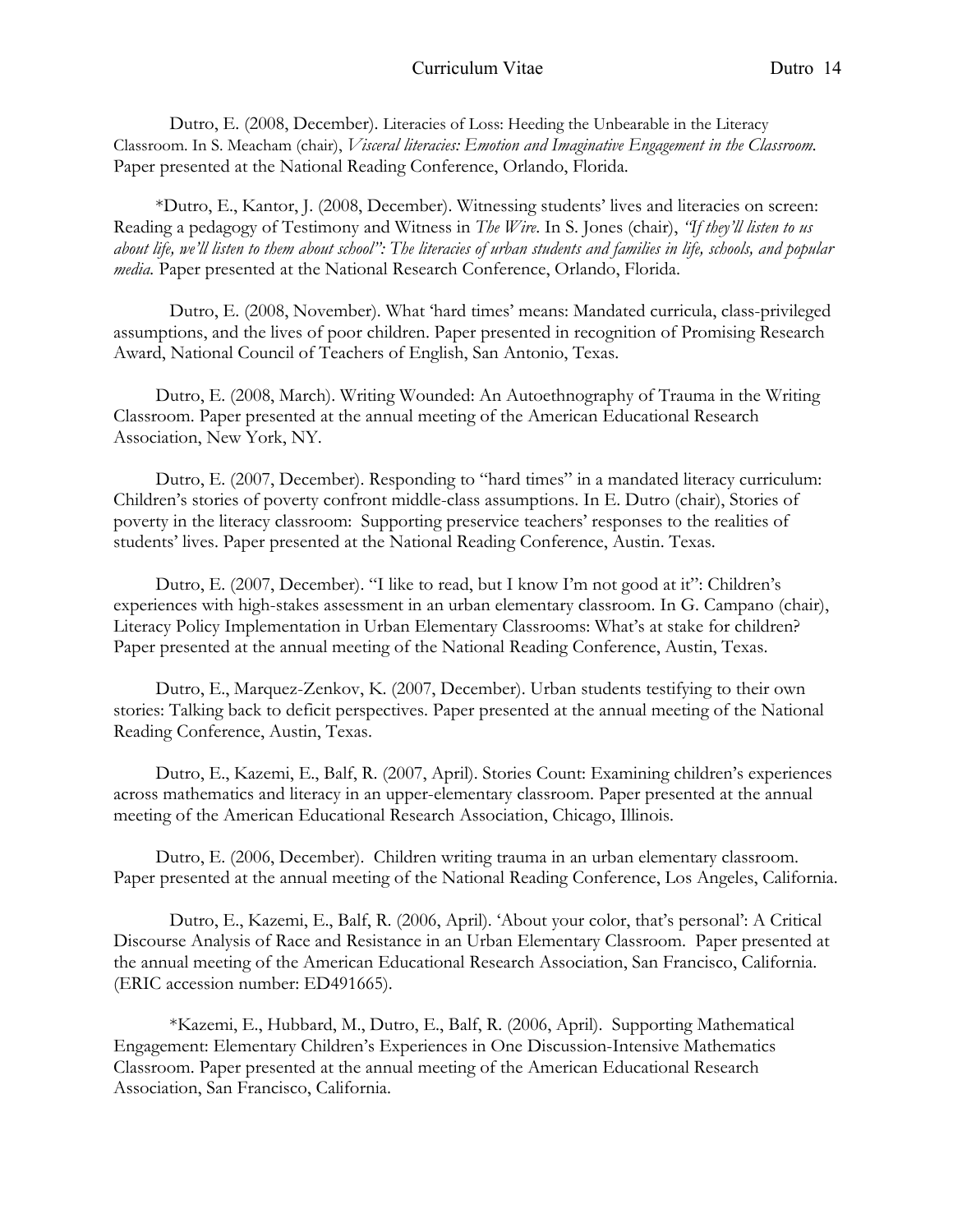Dutro, E., Kazemi, E., Balf, R. (2005, September). Children's Positioning Across Subject Areas in an Urban Elementary Classroom. In E. Moje (chair), *Positioning Across Texts and Contexts: Understanding the Lived Experiences of Teachers and Students*. Symposium presented at the congress of the International Society for Cultural and Activity Research, Seville, Spain.

Dutro, E., Kazemi, E., Balf, R. (2004, December). 'We didn't fit the category': Critical literacy and the interrogation of racial categories in an urban elementary classroom. Paper presented at the annual meeting of the National Reading Conference, San Antonio, Texas.

Dutro, E., Kazemi, E., Balf, R. (2004, April). Children writing for themselves, their teacher, and the state in an urban elementary classroom. Paper presented at the annual meeting of the American Educational Research Association, San Diego, California.

Collins, K., Collins, J., Dutro, E. (2004, April). Putting them in their places: Social, educational and policy discourses and the positioning of teachers and students. Paper presented at the annual meeting of the American Educational Research Association, San Diego, California.

Dutro, E., Kazemi, E. (2003, April). 'What are you and where are you from?' Mining the meaning of culture in an urban elementary classroom. Paper presented at the annual meeting of the American Educational Research Association, Chicago, IL.

Valencia, S., Dutro, E. (2002, December). A Wolf in Sheep's Clothing? The Relationship Between State and Local Standards Policies in Reading. Paper presented at the National Reading Conference, Miami, Florida.

Dutro, E., Kazemi, E. (2002, October). Stories Count: Children's Experiences in Literacy and Mathematics. In *The Interplay of Culture, Cognition, and Identity in Classrooms*. Symposium presented at the International Conference of the Learning Sciences, Seattle, WA.

Dutro, E., Kazemi, E. (2002, June). Making sense of "The Boy Who Died": Tales of a struggling successful writer. In L. Herrenkohl, (chair) *Culture, Cognition, and Identity: Examining Classroom Data Across Cultural Contexts.* Symposium presented at the ISCRAT conference, Amersterdam, The Netherlands.

Dutro, E., Collins, K., Collins, J. (2002, April). Teachers' responses to the standards movement: Perspectives from literacy practioners in three states. Paper presented at the annual conference of the American Educational Research Association, New Orleans, Louisiana.

Dutro, E. (2001, December). "That's why I was crying on this book": Trauma and testimony in children's responses to literature. Paper presented at the National Reading Conference, San Antonio, Texas.

Dutro, E. (2001, December). Understanding teachers' stances toward literacy standards. In *Literacy and educational equity: Reading and writing instruction for the standards movement and beyond.* Symposium presented at the National Reading Conference, San Antonio, Texas.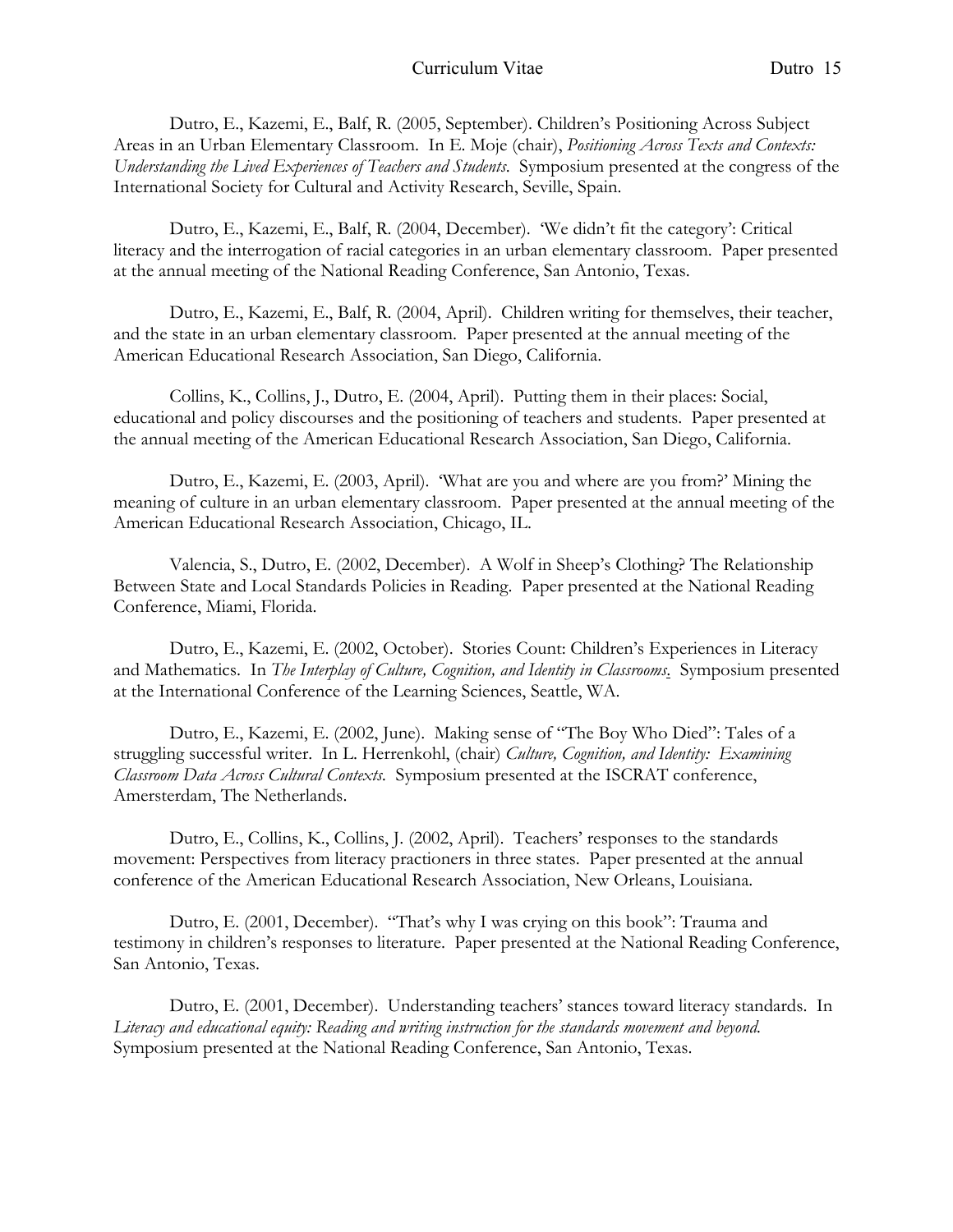Dutro, E. (2001, November). Teachers' responses to the standards movement. In *Literacy and educational equity: Reading and writing instruction for the standards movement and beyond.* Symposium presented at the National Council of Teachers of English, Baltimore, Maryland.

Dutro, E. (2001, April). Boys reading "American Girls": Negotiating masculinities through fiction. Paper presented at the annual meeting of the American Educational Research Association, Seattle, Washington.

Dutro, E. (2000, November). Stories exposed: Attending to trauma in researching, writing and representing children's lives. In L. Torda (chair), *Consuming students' stories in research and teaching.* Symposium presented at the annual meeting of the National Council of Teachers of English, Milwaukee, Wisconsin.

Dutro, E. (1999, November). Gridirons, Ghouls, and Girly Stuff: Children Negotiating Gender Through Popular Fiction. Research Roundtable presented at the annual meeting of the National Council of Teachers of English, Denver, Colorado.

Wixson, K., Dutro, E., Fisk, M., Yamaguchi, R., Young, S. (1999, April). Standards as professional development. In E. Hiebert (chair), *CIERA: Reform of early literacy instruction through staff development.* Symposium presented at the meeting of the American Educational Research Association, Montreal, Canada (presented by Karen Wixson).

Dutro, E. (1999, February). Boys will be. . .constructed: Reading popular series fiction with young boys . In, *Exploring Gendered Selves: Women's and Children's experiences of Working, Housing and Schooling*. Panel presented at the Institute for Research on Women and Gender, Ann Arbor, Michigan.

Wixson, K., Dutro, E. (1998, December). An analysis of early reading/language arts standards. In E. H. Hiebert (chair), CIERA's research within policy contexts: Standards, resource use and assessment practices. Syposium presented at the meeting of the National Reading Conference, Austin, Texas (presented by Karen Wixson).

Dutro, E. (1998, November). 'It's like me, only in 'zine form:' Adolescent 'zines as feminist autobiography. In E. Dutro (chair), *Zines, Zinesters and the politics of reading and writing life stories.*  Symposium presented at the Conference of the National Council of Teachers of English, Nashville, Tennessee.

Dutro, E. (1998, January). *Girls in the Club: Reading Gender in a Popular Series of Books for Girls.* Paper presented at the meeting of the Children's Literature '98 Conference, Columbus, Ohio.

Dutro, E. (1997, November). The Babysitters Club: Girls Negotiating Identity Through Popular Literature. Paper presented at the meeting of the National Council of Teachers of English, Detroit, Michigan.

Peters, C., Wixson, K., Dutro, E. (1997, December). A new view of content and process in K-12 English language arts curriculum. In K. Wixson (chair), *Defining the domain of the English/language arts.* Symposium conducted at the meeting of the National Reading Conference, Phoenix, Arizona.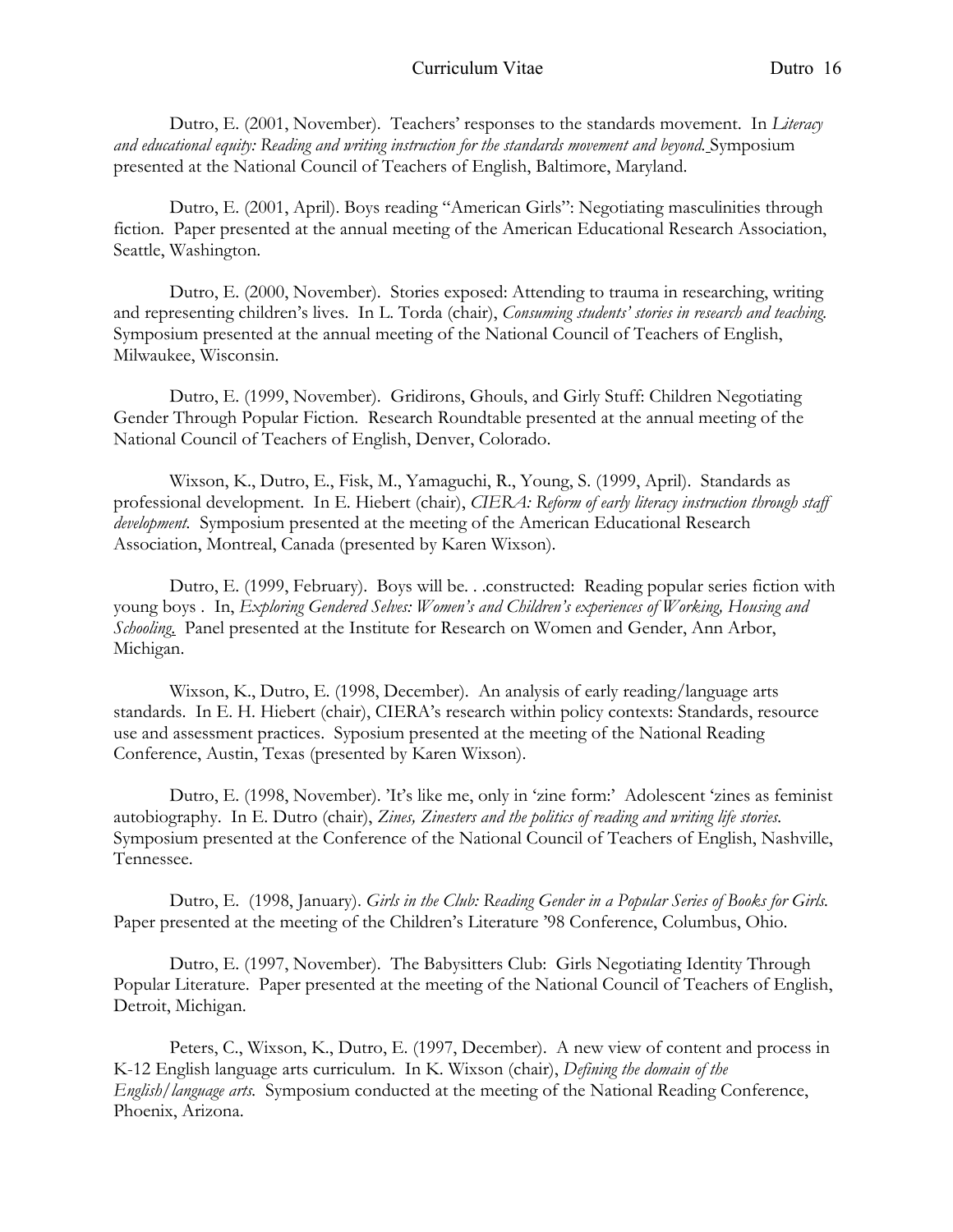Moss, P., Brown, N., Dutro, E., Ford, D. and Willard, M. (1997, April). An introductory course in the philosophy of social science at the University of Michigan. In A. Palincsar (chair), *Acculturation and Innovation in the Preparation of Educational Researchers*. Symposium conducted at the meeting of the American Educational Research Association, Chicago, Illinois.

Dutro, E. (1996, March). *Journeys from silence: The triumph of voice in an African American girls' organization.* Paper presented at the Ethnography and Education Conference, Philadelphia, Pennsylvania.

Dutro, E., (1996, March). *Discourses of Power in an African American Girls' Organization.* Paper presented at the meeting of the Michigan Council of Teachers of English, East Lansing, Michigan.

Dutro, E., (1993, April). *A Voice for the Quiet Women: The short stories of Mary Heaton Vorse.* In *Radical Women Writers*, panel presented in the English Department, San Francisco State University, San Francisco, California.

## **Invited Addresses and Other Presentations**

Dutro, E. (April, 2022). Trauma-informed teaching and its intersections with teaching about the Holocaust. Invited address to the National Holocaust Museum Belfer National Conference for Educators that discusses.

Dutro, E. (October, 2021). The Vulnerable Heart of Writing in K-12 Classrooms. Keynote to organization; author Q&A with invited teachers; podcast interview. Toronto Writing Project Invited Speaker Series. University of Toronto.

Dutro, E. (August, 2021). Responsive pedagogy within the complexity of trauma. Talk for SASC instructors, University of Colorado Boulder.

Dutro, E. (March, 2021). The Vulnerable Heart of Writing in K-12 Classrooms. Invited talk, teacher education students and faculty. Georgia Gwinnet College.

Dutro, E. (March, 2021). The Vulnerable Heart of Writing in K-12 Classrooms. Keynote and teacher and faculty workshops. Rhode Island Writing Project Annual Conference. Rhode Island College. (*rescheduled from 2020 due to COVID-19*)

Dutro, E. (January, 2021). Attuning to poetics as humanizing pedagogy in writing classrooms. Invited address to the annual conference of the Capitol District Writing Project, New York.

Dutro, E. (September, 2020). Responding to the complexity of trauma in classrooms. Invited presentation to CU Boulder Center for Teaching and Learning, Inclusive Communities of Practice.

Dutro, E. (September, 2019). "It's like my heart exploded. I think I'll write a poem." Trauma,Testimony, and Critical Witness in the Literacy Classroom. Keynote address, Annual Literacy Conference, University of Wyoming.

Dutro, E. (May, 2019). Trauma as peril and potential in schools. Ed Talks, Dairy Center for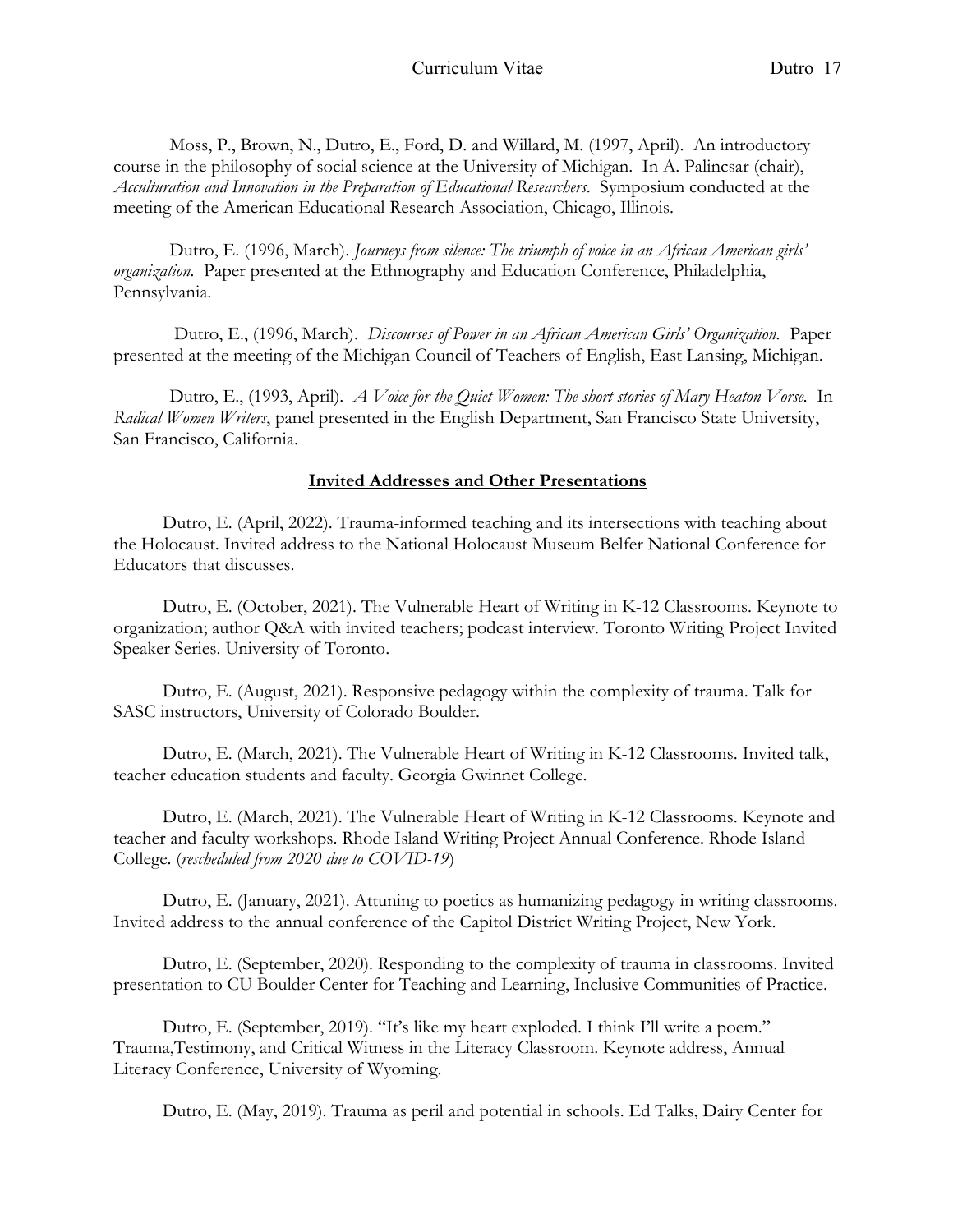the Performing Arts, Boulder, CO.

Dutro, E. (October, 2019). Keynote speaker, University of North Carolina Wilmington. Writing Conference for K-12 Educators. (rescheduled due to hurricane)

Dutro, E. (April, 2018). Crafting a Writerly Life. Presentation and workshop, STAR Fellows, Literacy Research Association.

Dutro, E. (January, 2018). Crafting a Writerly Life. Presentation and workshop, education faculty, University of Wyoming.

Dutro, E., Bien, A., Henning, M. (2017, December). Trauma as Critical, Humanizing Practice in Literacy Research, Theory, Policy, and Pedagogy. Invited session for Area 3: Literacy Instruction and Literacy Learning at the annual conference of the Literacy Research Association, Tampa, Florida.

Dutro, E. (May, 2017). The Perilous Potential of Trauma in Classroom Practice and Pedagogy. Invited presentation and panelist for *Psychological Trauma and Schools: How Systems Respond to the Traumas of Young Lives.* The Rutgers School of Law, Center on Law, Inequality and Metropolitan Equity (CLiME).

Dutro, E. (November, 2013). The joy of teaching with a broken heart: Visceral literacies in theory and practice. Invited presentation, University of Wisconsin, Madison, WI.

Dutro, E. (February, 2013). Invited panelist, "K–12 Public Education Today: The Legacy of Keyes and the promise of Lobato in the Metropolitan Community." University of Denver Law Review Annual Symposium, "Forty Years Since *Keyes v. School District No. 1*: Equality of Education Opportunity and the Legal Construction of Modern Metropolitan America." University of Denver, CO.

Dutro, E. (2012, April). "Reading" and "writing" students' lives in classrooms: Troubling "high-stakes" when the stakes are high*.* Invited talk to Boettcher Scholars, University of Colorado Boulder.

Dutro, E. (2012, November). Children as Everyday Documentarians in High-Poverty Literacy Classrooms. In V. Kinloch (chair), *Research by Past Winners of the Promising Research Award*, National Council of Teachers of English, Las Vegas, NV.

Dutro, E. (2012). Researching and writing into proliferation. Response essay. In S. Jones (chair) *What Is the Body Doing in Educational Theory and Justice-Oriented Pedagogy? Taking the Body Turn.*  Commentary presented at the annual meeting of the American Educational Research Association, Vancouver, BC.

Dutro, E. (2011, April). Literacies and the Construction of Students' Lives: Response to the Documentary Film, *Beyond the Bricks.* Invited address to the Writing and Literacies SIG Business Meeting, American Educational Research Association, New Orleans.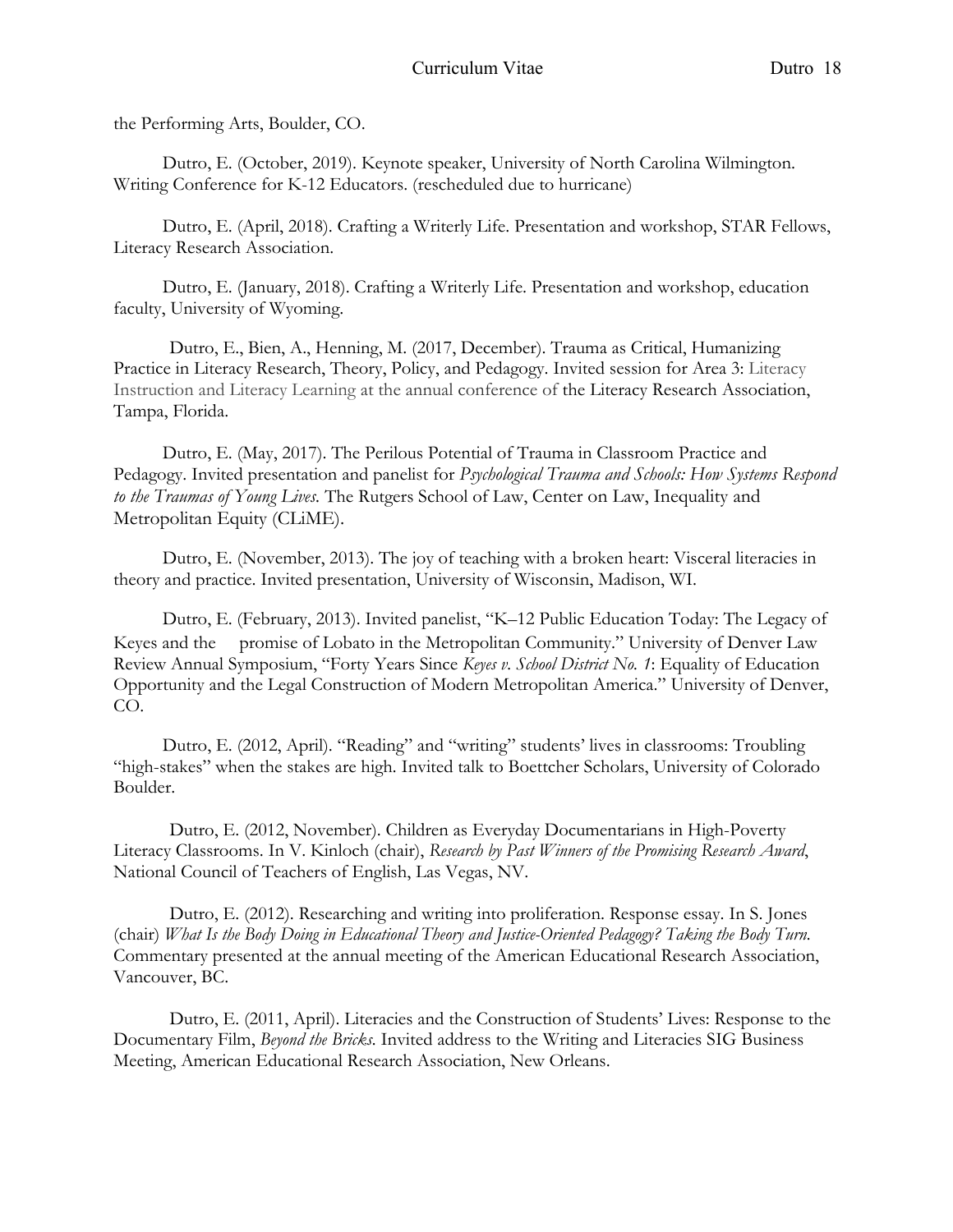#### Curriculum Vitae Dutro 19

Dutro, E. (2010, December). Response: "Trauma as the Intersected Space Between: Finding Ourselves and Children Beyond the Binaries of Research and Teaching." In A. Wiseman (chair), Problematizing what is Appropriate: Trauma Narratives in School Spaces. Commentary presented at the annual conference of the Literacy Research Association, Fort Worth, Texas.

Dutro, E. Bien, A., Henning, M., Lewis, K., Nevarez, V. (2009, November). The Teacher Research for Equity and Opportunity project: Advocating for students through a pedagogy of testimony and witness. Presentation at the Teachers of Color and Allies conference, University of Colorado at Boulder.

Dutro, E. Bien, A., Kantor, J., Henning, M., Lewis, K., Nevarez, V. (2008, November). The Teacher Research for Equity and Opportunity project: Teacher research for social justice. Presentation at the Teachers of Color and Allies conference, University of Colorado at Boulder.

Dutro, E. (2006, April). Beyond girls and boys: Prospects for gender as a category of analysis in research on children's literature. Invited address to the annual meeting of the Literature Special Interest Group, American Educational Research Association, San Francisco, California.

Dutro, E. (2006, November). Negotiating 'hard times': Children's lives and the assumption of privilege in a mandated curriculum. In S. Greene (chair), *Freedom to Teach and Freedom to Learn: What Gets Lost in the Scripted Writing Curriculum.* Invited symposium at the annual meeting of the National Council of Teachers of English, Nashville, Tennessee.

Dutro, E. (2003, May). Exploring literacy, identity, and culture in a diverse urban classroom. Invited address, Literacy Symposium Series, University of San Diego.

Dutro, E. (2000, April). Commentary. In M. Knapp (chair), *Building Critical Capacity in Schools: Individual Teacher Agency and Collective Professional Learning.* Symposium presented at the annual meeting of the American Educational Research Association, New Orleans, Louisiana.

Dutro, E. (1999, April). Response to panelists. In P. Lather (chair), *Intersections, interruptions and logics of inquiry: Teaching educational research.* Symposium presented at the meeting of American Educational Research Association, Montreal, Canada.

#### **Media and Public Scholarship**

Dutro, E. (November 2021). Toronto Writing Project podcast. Speaker interview series.

Dutro, E. (November, 2020). Literacy, Lived Knowledge, and the Ubiquity and Specificity of Trauma. NCTE *Council Chronicle,* 28-29.

Dutro, E. (October, 2020). The Complexities of Trauma and Education in the Time of COVID-19. Webinar presented as part of the CU Boulder webinar series on Covid-19.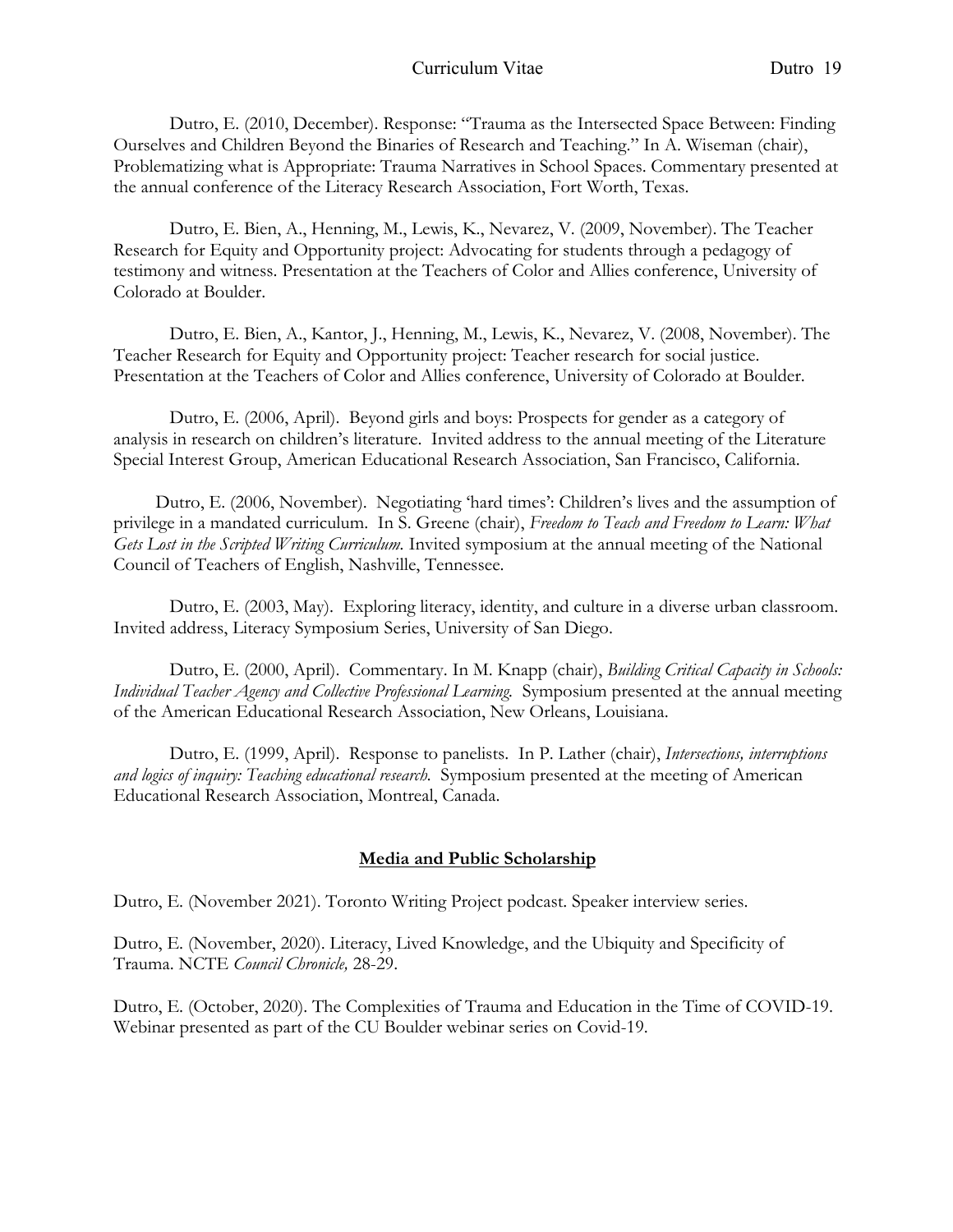Trauma-informed teaching in action (Kaitlin Smith, interviewer/writer) (2020, August). *Facing History and Ourselves*. https://facingtoday.facinghistory.org/trauma-informed-teaching-in-action-an-expertinterview

National Education Policy Center (2020, July). Teaching in Troubled Times: A Q&A With a Trauma Expert.

Reposted by: Washington Post, July 16, 2020 (Valeri Strauss), *How to Teach in These Troubled Times: A Trauma Expert's Advice for Educators*

Diane Ravitch, July 24, 2020, https://dianeravitch.net/2020/07/24/teaching-in-troubledtimes-a-qa-with-a-trauma-expert/

Ryan Warner (2020, May). The New Normal Under Coronavirus Is Hard For Parents And Kids. Here Are Some Tips To Make It Easier. Appearance on the Radio Show, *Colorado Matters,* Colorado Public Radio.

Fulcher, M., Lill, A., London, N. Print story and link to show: https://www.cpr.org/2020/05/20/the-new-normal-under-coronavirus-is-hard-for-parentsand-kids-here-are-some-tips-to-make-iteasier/?utm\_medium=email&utm\_source=alert&utm\_campaign=alert20200520

Dutro, E. (May 8, 2020). Beyond Teachers as Healers: Teachers, Students, and Reciprocal Care in Traumatic Times. Invited blog post to *Literacy in the Disciplines* (https://literacy6-12.org/beyondteachers-as-healers)

*Trauma Informed Literacy Instruction* (Tanya Baker, interviewer)(March 26, 2020) Feature interview on The National Writing Project Radio podcast.

Dutro, E. (2019). The vulnerable heart. *Fringes, 1*(1), 27.

Haggard, L. (November 19, 2019). CU Boulder professor pens book about making coping with trauma a classroom experience. Boulder Daily Camera (https://www.dailycamera.com/2019/11/09/cu-boulderprofessor-pens-book-about-making-coping-with-trauma-a-classroom-experience/)

National Education Policy Center (October 31, 2019). Trauma Belongs in Schools. This New Book Explains Why. Newsletter story.

Dutro, E. (September 2019). Centering Trauma as Powerful Pedagogy in ELA Classrooms. Invited blog post for *Ethical ELA* (founder, Sarah Donovan).

Strain, D. (September 3, 2019). Turning trauma into learning in the classroom. CU Boulder Today. https://www.colorado.edu/today/2019/09/03/turning-trauma-learning-classroom

KOA NewsRadio (August 20, 2019). Live Interview. Trauma in schools.

## **Service**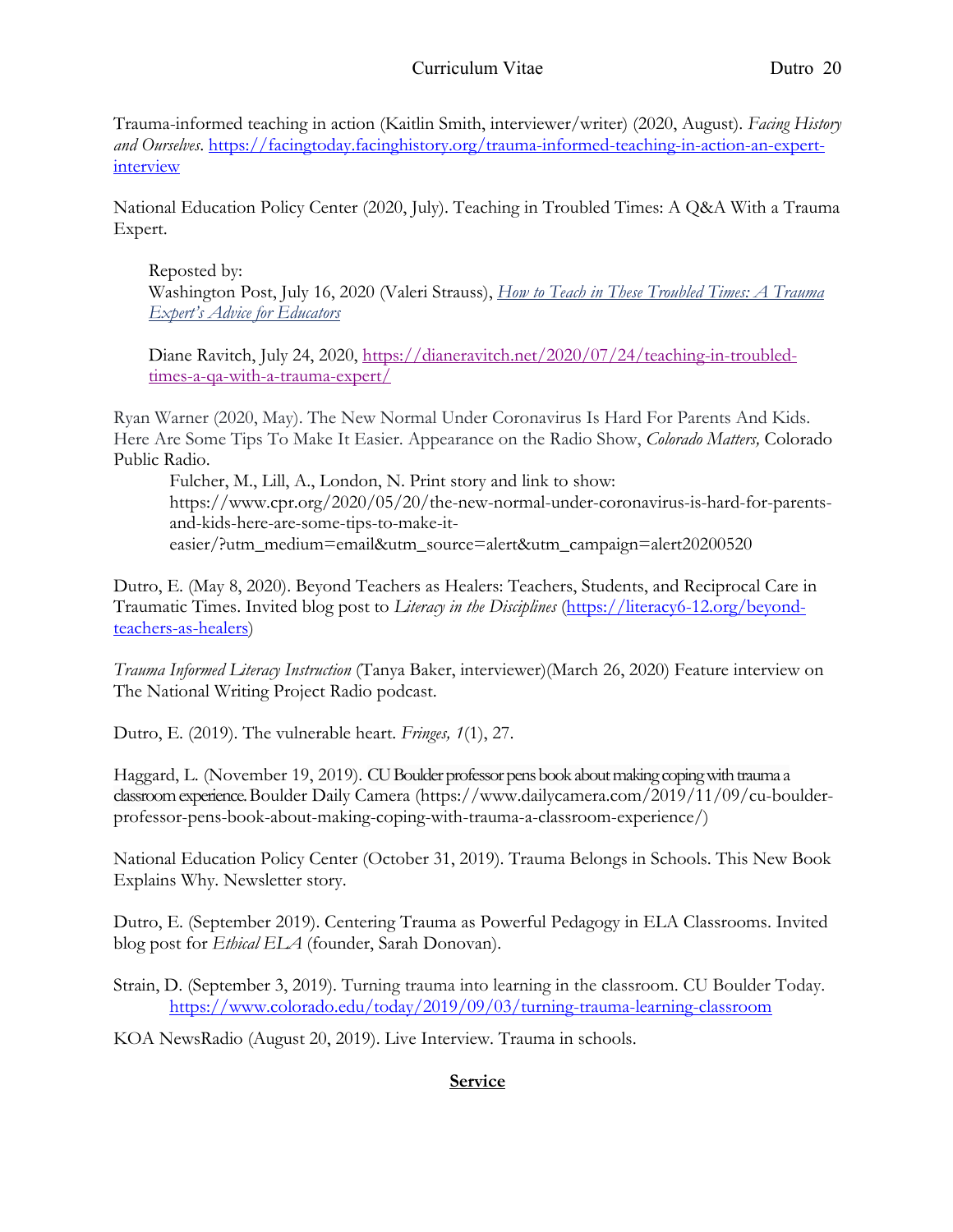**National**

| Offices Held                                        |                                                                                                                                                                                            |
|-----------------------------------------------------|--------------------------------------------------------------------------------------------------------------------------------------------------------------------------------------------|
| President, elected position<br>(2021)               | National Council of Research on Language and Literacy                                                                                                                                      |
| Vice President, elected<br>position (2020)          | National Council of Research on Language and Literacy                                                                                                                                      |
| Section Co-Chair, Division<br>K (2016-2018)         | American Educational Research Association                                                                                                                                                  |
| Board of Directors, elected<br>position (2015-2018) | Literacy Research Association                                                                                                                                                              |
| Chair, Nominating<br>Committee                      | Division G, Social Context of Education, American Educational Research<br>Association                                                                                                      |
| Secretary, elected position<br>$(2012 - 2014)$      | Division G, Social Context of Education, American Educational Research<br>Association                                                                                                      |
| Co-Chair, Membership<br>Committee (2012-2014)       | National Council of Research on Language and Literacy (NCRLL)                                                                                                                              |
| Director (2008-2009)                                | Commission on Composition, National Council of Teachers of English                                                                                                                         |
| Program Co-Chair (2006-<br>2008)                    | Litearcy Research Association, Area 1: Preservice Teacher Education in<br>Literacy                                                                                                         |
| <b>Editorial Positions</b>                          |                                                                                                                                                                                            |
| 2021-2023                                           | Section Co-Editor (with Erica Caasi), "Responsive Teaching in Action",<br>Language Arts                                                                                                    |
| 2017-2019                                           | Section Editor, "Language Arts Lessons", Language Arts                                                                                                                                     |
| <b>Editorial Review Boards</b>                      |                                                                                                                                                                                            |
| 2018-present                                        | Research in the Teaching of English                                                                                                                                                        |
| 2017-present                                        | Reading Research Quarterly                                                                                                                                                                 |
| 2015-present                                        | Journal of Adolescent and Adult Literacy                                                                                                                                                   |
| 2006-present                                        | Language Arts                                                                                                                                                                              |
| 2006-present                                        | Reading and Writing Quarterly                                                                                                                                                              |
| 2002-present                                        | Journal of Literacy Research                                                                                                                                                               |
| <b>Additional Commitees and</b><br><u>Roles</u>     |                                                                                                                                                                                            |
| 2021                                                | Mentor, ELATE Mentoring Program, NCTE                                                                                                                                                      |
| 2017-2019<br>2015-2017                              | Arthur Applebee Award for Outstanding Article in Literacy Studies,<br>Literacy Research Association<br>Senior Scholar Mentor, Gender and Sexualities ICG, Literacy Research<br>Association |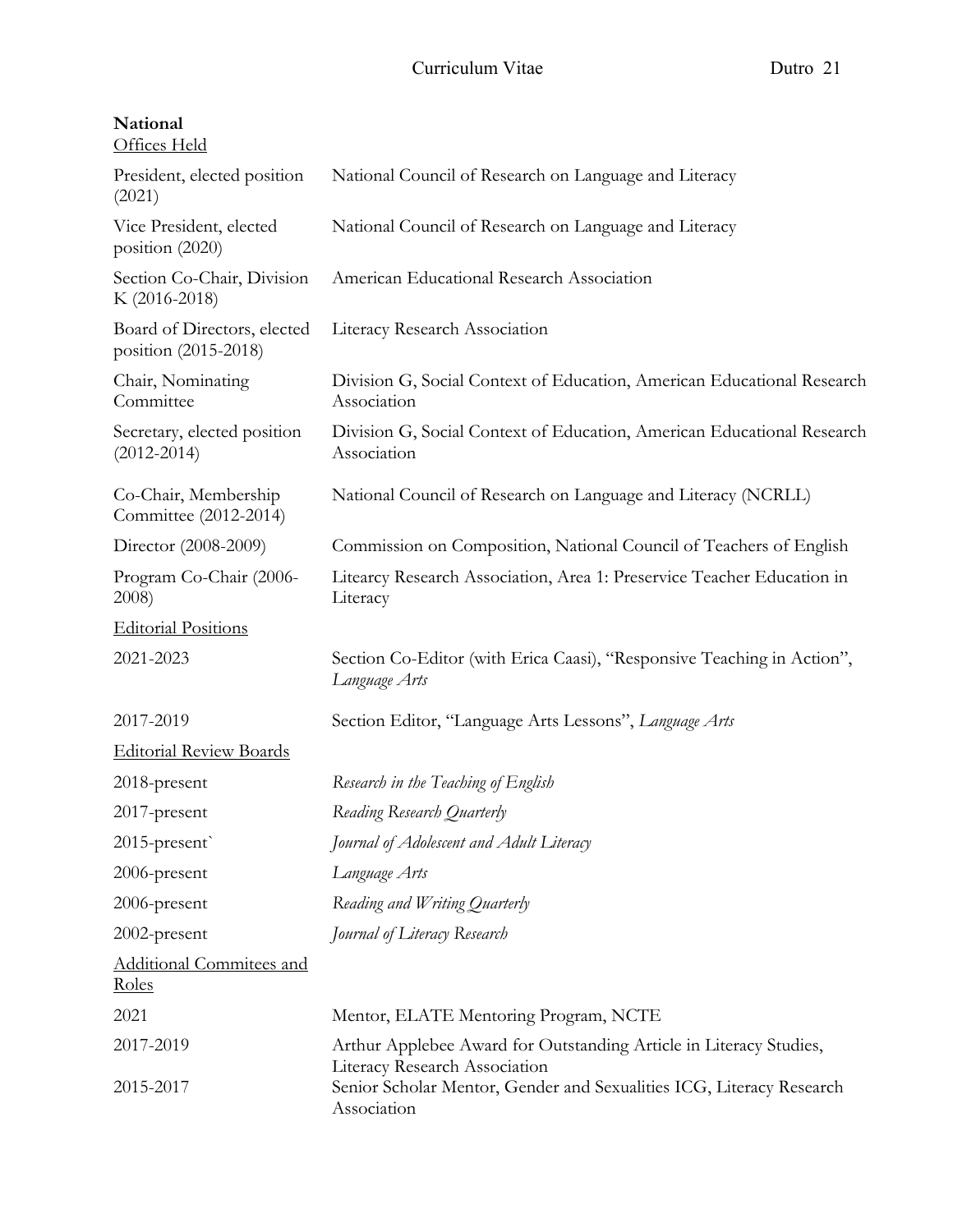| Senior Scholar Mentor | Gender and Sexualities Standing Committee, Literacy Research<br>Association   |
|-----------------------|-------------------------------------------------------------------------------|
| 2013-2016             | Field Council Representative, Literacy Research Association                   |
| 2010-2014             | Committee on Teacher Research, International Reading Association              |
| 2012                  | Outstanding New Scholar Award Committee, NCRLL                                |
| 2004-2007             | Member, Commission on Composition, National Council of Teachers of<br>English |

#### Manuscript Reviewing

*Teachers College Record American Educational Research Journal Pedagogies Journal of Teacher Education Language Arts* (subsequently on editorial review board) *English Education Journal of Qualitative Research Educational Evaluation and Policy Analysis Equity and Excellence in Education Teaching and Teacher Education English Teaching: Practice and Critique Cognition and Instruction Educational Researcher Research in the Teaching of English Reading Research Quarterly Reading Psychology Reading Teacher Review of Research in Education Review of Educational Research Routledge Sage Publishing Harvard Educational Press Univesity of Chicago Press Teachers College Press* Center For Improvement of Early Reading Achievement (CIERA) Proposal Reviewing American Educational Research Association Literacy Research Association National Council of Teachers of English

#### Selected External Reviewer Roles for Tenure and Promotion

University of Michigan (4<sup>th</sup> year review) Teachers College Colombia University (Tenure Reviews) University of California Santa Cruz (Tenure Review) University of Washington Bothell (Tenure Review) North Carolina State University (Tenure Review) University of Pennsylvania Harrisburg (Tenure Review)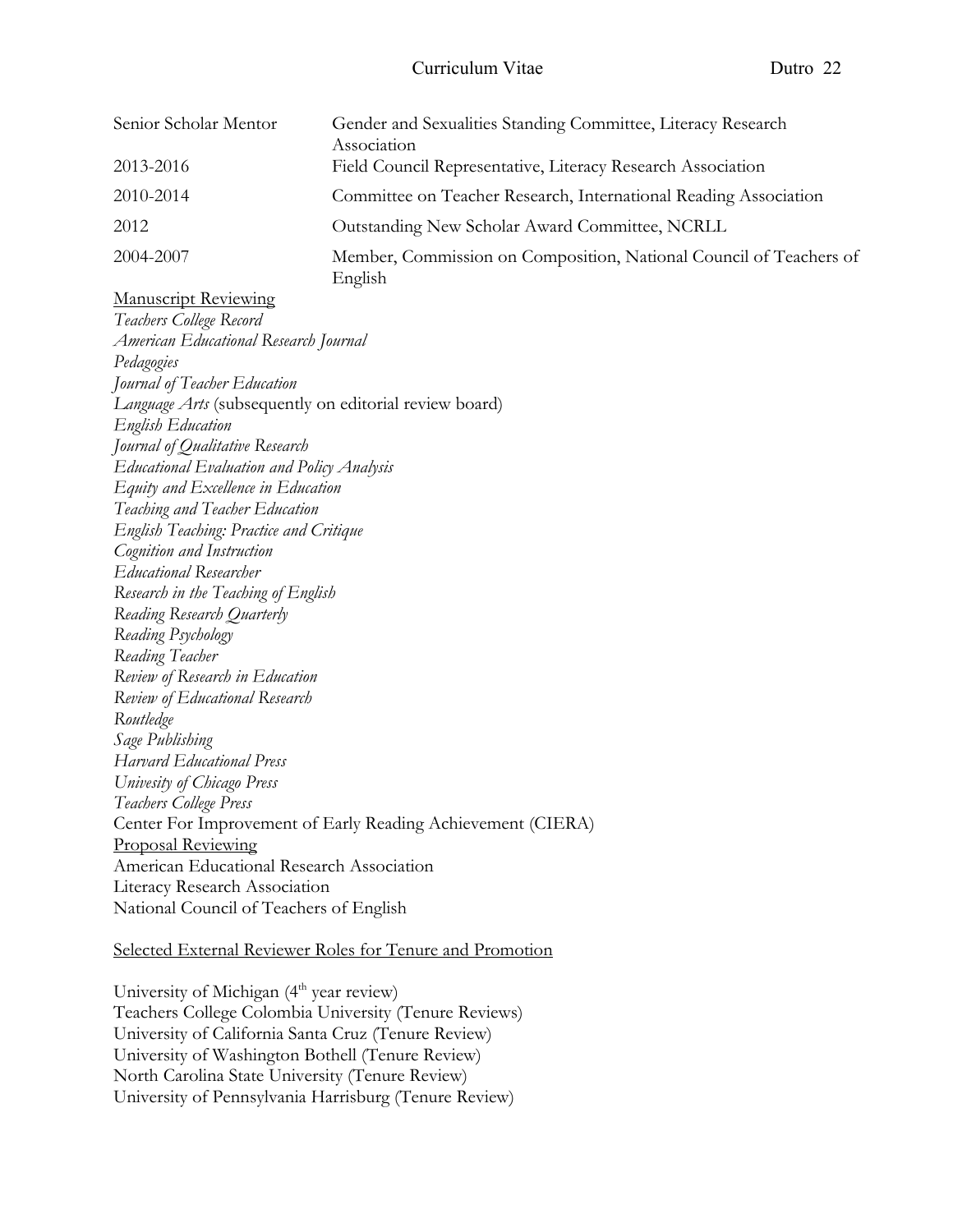University of Minnesota (Promotion to Full) University of Iowa (Promotion to Full) George Mason University (Promotion to Full) Syracuse University (Promotion to Full) University of New Mexico (tenure review) Washington State University (Tenure review) Virginia Commonwealth University (tenure review) University of South Carolina (tenure review) University of Georgia (tenure review) Arizona State University (tenure review) Michigan State University (tenure review; Promotion to Full) Pennsylvania State University (tenure review)

| <b>School of Education</b> |                                                                                   |
|----------------------------|-----------------------------------------------------------------------------------|
| 2021                       | Associate Dean of Faculty                                                         |
| 2009-2021                  | Program Chair, Literacy Studies                                                   |
| 2021                       | Member, Primary Unit Evaluation Committee, Leonardi                               |
| 2020-2021                  | Chair, Search Committee, TLRP Asst Prof, FDAP position                            |
| 2020                       | Chair, Primary Unit Evaluation Committee, Nogueron-Liu                            |
| 2020                       | Member, Primary Unit Evaluation Committee, Wilson                                 |
| 2020 and 2021              | Mentor, Doctoral Pathways Mentoring Program                                       |
| 2019-2020                  | Search Committee, Asst. Professor, Literacy/English Education                     |
| 2019-2020                  | Chair, Primary Unit Evaluation Committee, Comp Review, Silvia Nogueron-Liu        |
| 2019                       | Internal Reviewer, Promotion to Assistant Research Professor, Bethy Leonardi      |
| 2018                       | Member, Primary Unit Evaluation Committee, Tenure, Sue Hopewell                   |
| 2017                       | Chair, Primary Unit Evaluation Committee, Full Professor, Wendy Glenn             |
| 2017-present               | Taskforce on interdisciplinary degree (BAIS)                                      |
| 2016-2017                  | Elementary Education Major Application Review Committee                           |
| 2014-present               | Leadership Minor Advisory Committee                                               |
| 2010-2019                  | <b>Education Minor Committee</b>                                                  |
| 2009-present               | Dean's Advisory Council                                                           |
| 2016-2017                  | Search Committee, Secondary Literacy                                              |
| 2016                       | Search Committee, Director of Assessment                                          |
| 2016                       | Search Committee, Director of Field Services                                      |
| 2012-2016                  | Chair, Elementary Teacher Education Program                                       |
| 2016                       | Member, Primary Unit Evaluation Committee, Full Professor, Dean Katherine Schultz |
|                            |                                                                                   |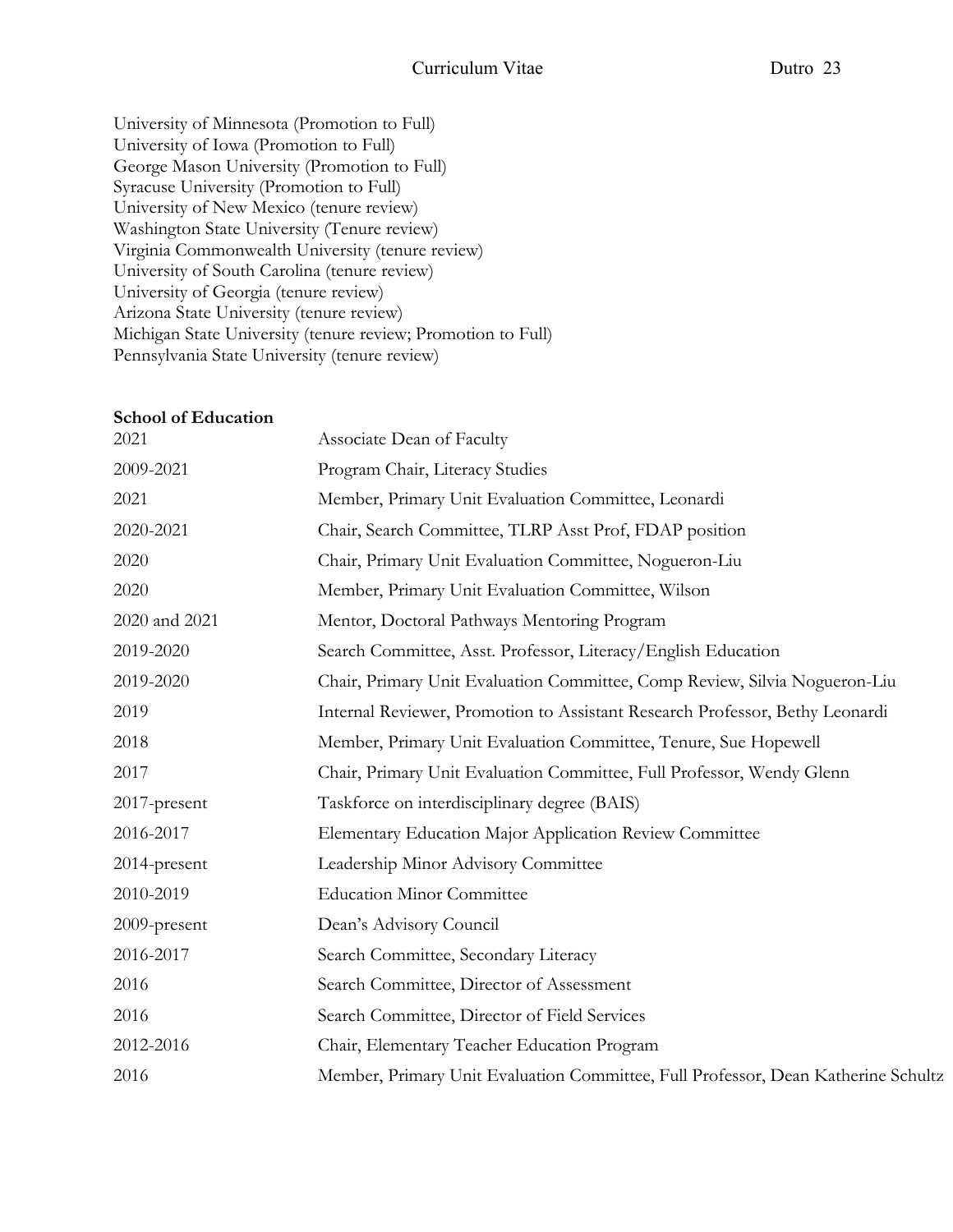| 2016       | Member, Primary Unit Evaluation Committee, Full Professor, Mileidis Gort                   |
|------------|--------------------------------------------------------------------------------------------|
| 2015-2016  | Search Committee, Dean School of Education                                                 |
| 2015-2016  | Chair, Primary Unit Evaluation Committee, Tenure,<br>Lucinda Soltero-Gonzalez              |
| 2015       | Search Committee, Associate Dean for Teacher Education                                     |
| 2015       | Member, Primary Unit Evaluation Committee, Tenure, Elizabeth J. Meyer                      |
| 2014-2015  | Member, Pre-Dean Search Committee                                                          |
| 2014-2015  | Chair, Primary Unit Evaluation Committee, Reappointment, Sue Hopewell                      |
| 2014-2015  | Member, Search Committee, Elementary Literacy                                              |
| 2013-2014  | Chair, Search Committee, Secondary Literacy                                                |
| 2012-16    | Member, Climate Committee                                                                  |
| 2009-2013  | Co-Chair, Recruitment and Retention Committee                                              |
| 2008-2010  | Dean's Salary Advisory Committee (elected position)                                        |
| 2009-2014  | Faculty Advisor, Racial Initiatives for Students and Educators (RISE)                      |
| 2012-2013  | Faculty supervisor, Research Study, "Student Experience in a Teacher Education<br>Program" |
| 2013       | Faculty advisor, Breaking the Silence: Perspectives of LGBTQ Youth                         |
| 2009-2012  | RISE Symposium, panel moderator                                                            |
| 2009-2010  | Search Committee, Bilingual Education                                                      |
| 2007-2008  | Search Committee, Adolescent Literacy                                                      |
| 2006-2007  | Search Committee, Special Opportunity Hire, Literacy                                       |
| 2006-2007  | Search Committee, Bilingual Education                                                      |
| 2006-2009  | Taskforce on Recruitment of Graduate Students of Color                                     |
| 2011-2013  | School of Education Climate Committee                                                      |
| 2005-2008  | Mentor, Education Diversity Scholars                                                       |
| 2006       | Ad hoc committee on doctoral comprehensive exams                                           |
| University | <b>CU</b> Boulder                                                                          |
| 2020-2021  | Mentor, CU Faculty Mentoring Program                                                       |
| 2018-2020  | Vice Chancellor's Advisory Committee (university tenure, promotion, and<br>reappointment)  |
| 2016-2020  | Advisory Board, Undergraduate Research Opportunity Program                                 |
| 2017-2018  | Best Should Teach Gold Award Selection Committee                                           |
| 2015       | Admitted Students Day, Faculty Sample Class presentation                                   |
| 2015-2016  | Search Committee, School of Education Dean                                                 |
| 2012-2013  | SOE diversity representative to Boulder Faculty Assembly                                   |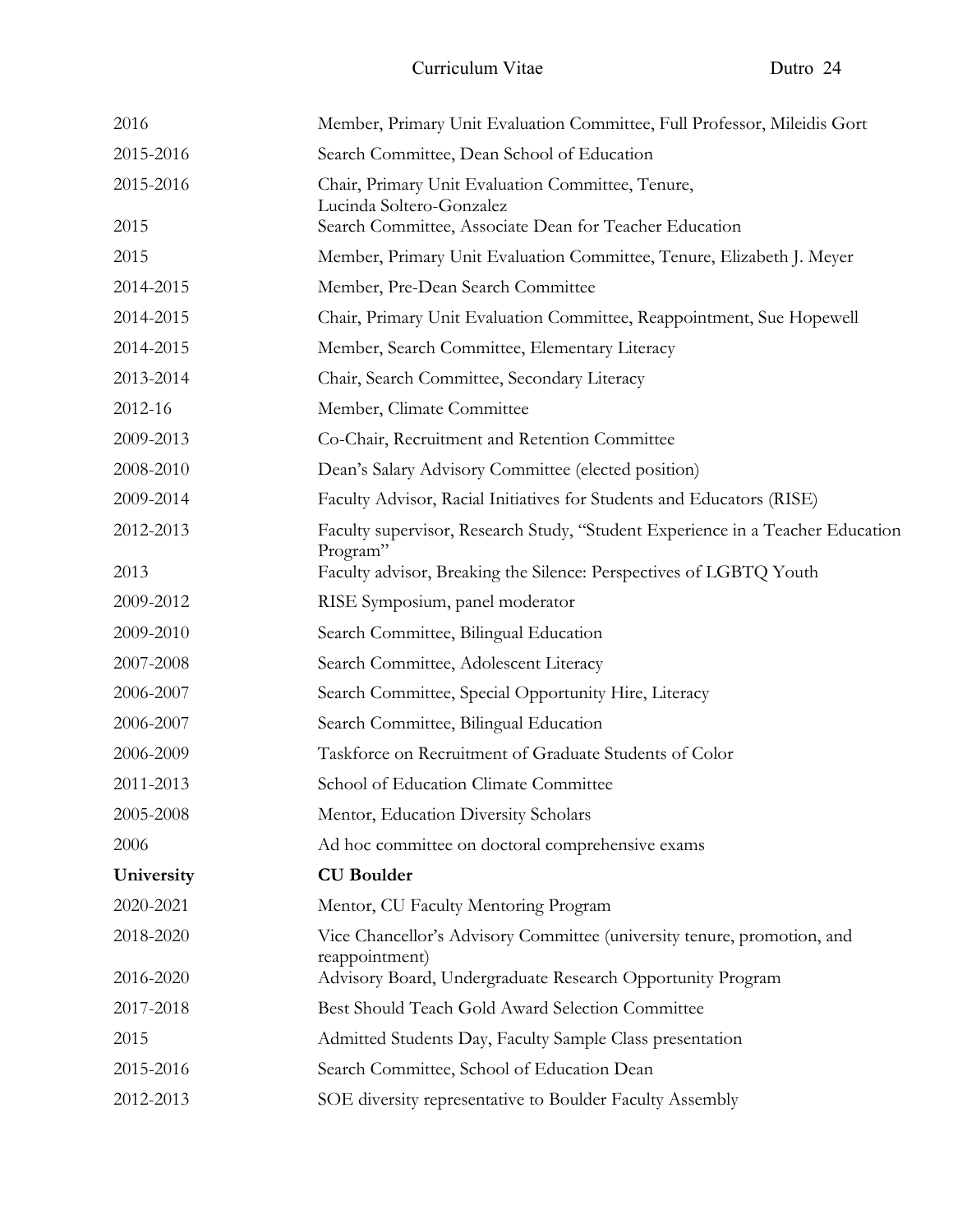| 2008-2013            | Member, university-level faculty committee, Graduate Student Instructor teaching<br>awards                                          |
|----------------------|-------------------------------------------------------------------------------------------------------------------------------------|
| 2012, 2013           | Norlin Scholars, Applicaton Reviewer                                                                                                |
| 2012                 | <b>IMPART Grant Reviewer, ODECE</b>                                                                                                 |
| 2012                 | Invited Talk, Boetcher Scholars                                                                                                     |
| 2011-2014            | Norlin Scholars application reviewer                                                                                                |
|                      | <b>Previous Universities</b>                                                                                                        |
| 2004-2005            | Search Committee Chair, two assistant professor positions, literacy, Cleveland State<br>University                                  |
| 2003-2004; 2004-2005 | Literacy Program Coordinator, Cleveland State University                                                                            |
| 2004                 | Search Committee Chair, Associate Dean for Student Services and External Relations,<br>Cleveland State University                   |
| 2003-2005            | Graduate Affairs Committee member, Cleveland State University                                                                       |
| 2002-2003            | Guest presenter for America Reads training sessions for tutors, Cleveland State<br>University                                       |
| 2001                 | Discussion Facilitator (gender and gender equity)—Faculty Retreat, University of<br>Washington                                      |
| 2001                 | Chair, Committee to draft the mission statement, UW College of Education Strategic<br>Plan                                          |
| 2001-2002            | Diversity Committee, College of Education, University of Washington                                                                 |
| $2000 - 2002$        | Gender Equity Committee, College of Education, University of Washington                                                             |
| $2000 - 2002$        | Teacher Education Council, College of Education                                                                                     |
| 2000; 2001           | Application review for Teacher Education Program, College of Education                                                              |
| 2000; 2001           | Interviewing of applicants to Teacher Education Program, College of Education                                                       |
| May, 2000            | Chair, Nikkei Educational Issues. Panel presented at The Nikkei Experience in the<br>Northwest Conference, University of Washington |
| 1998                 | Evaluator for Teacher Education Program Review<br>School of Education, University of Michigan                                       |
| Community            |                                                                                                                                     |
| 2017                 | Writing Assessment Feedback/Support (Elementary), Boulder Valley<br>School District                                                 |
| 2012-2014            | National History Day judge, Boulder High School                                                                                     |
| 2008-2009            | Board member, SAGE Community Partnerships, Boulder, CO                                                                              |
| 2004-2005            | Selection Committee-Outstanding Teacher and Administrator, Martha<br>Holden Jennings Foundation, Cleveland, Ohio                    |
| 2004-2005            | Steering Committee, Greater Cleveland Literacy Collaborative                                                                        |
| 2004-2005            | Consultant (pro-bono), A Cultural Exchange, a community-based<br>literacy organization                                              |
| 2004                 | Presenter, Multicultural Multilingual Conference, Cleveland Municipal<br>School District                                            |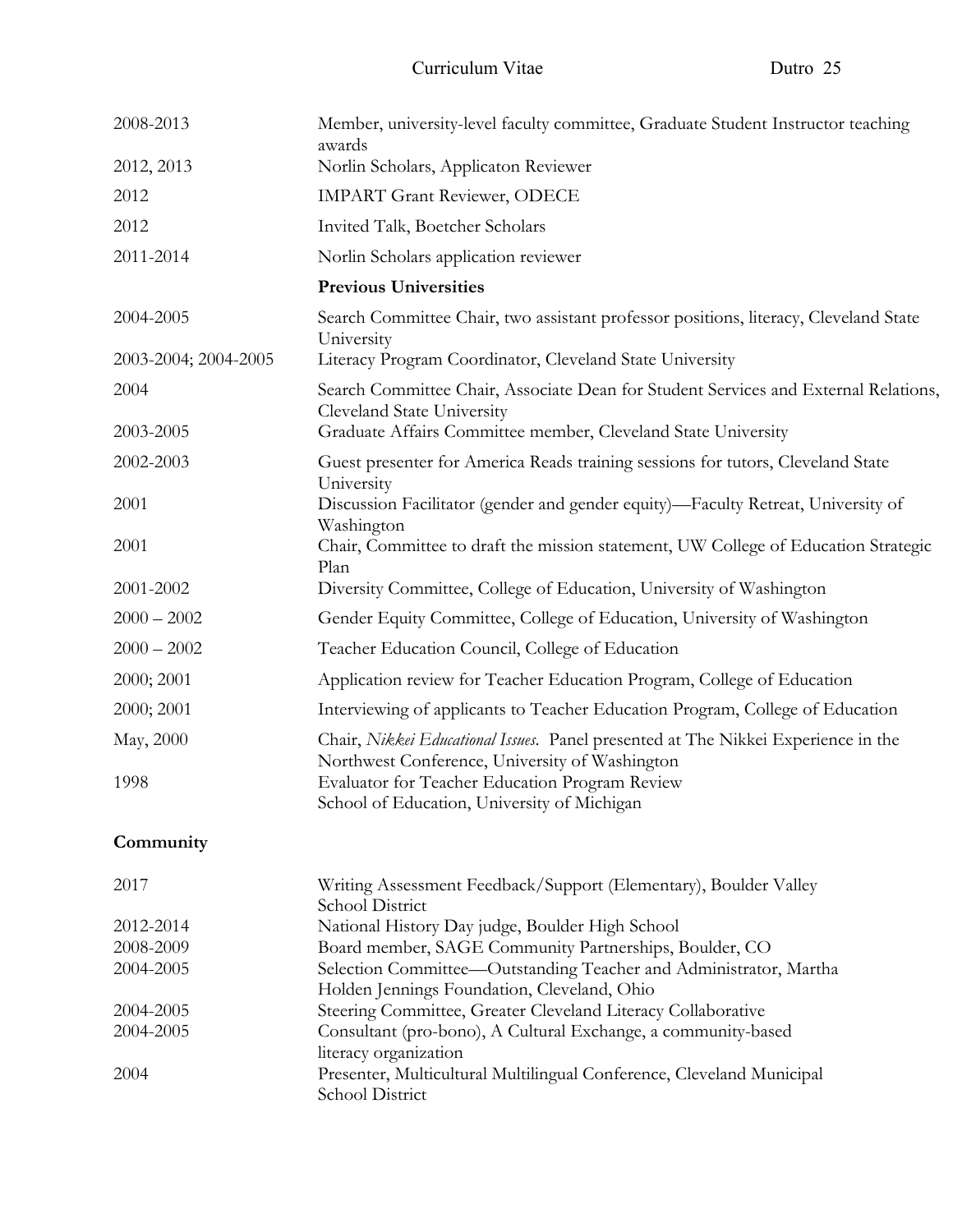| 2003 | Member—Academic Yearly Progress team, Cleveland Municipal School              |
|------|-------------------------------------------------------------------------------|
|      | <b>District</b>                                                               |
| 2002 | Team member—literacy support for Margaret Ireland K-8 School,                 |
|      | Cleveland Municipal School District                                           |
| 2000 | Evaluator of <i>Educational Resource Guide</i> for Seattle Children's Theatre |
|      |                                                                               |

## **Doctoral Committees**

Committee Chair and Advisor

Seindee Konieczky (graduated) Karla Scornavacco (graduated) Julia Kantor (graduated) Andrea Bien (graduated) Sara Staley (graduated) Rebecca Beucher (graduated) Michael Dominguez (co-advisor) (graduated) Ashley Cartun (graduated) Monica Gonzalez (graduated) Mary Kelly (co-chair) (graduated) Cecilia Valenzuela (co-chair) (graduated) Ellie Haberl (graduated) Francisco Torres (graduated) Aaron Guggenheim (graduated) Christine Zabala (in progress) Erica Caasi (in progress) Emily Yerkes (in progress) Oliva Cox (in progress) Jackie Smilack (in progress) Hannah Kim (in progress)

Dissertation Committee Member

Subini Annamma Krista Gauthier Mark Lewis Sarah Zerwin Makenzie Selland Michael Wenk Alaina Feltenberger-Beaver Kristen Pozzoboni Joanna Weidler-Lewis Michael Ross Suzanne Eyerman Emily Love Erin Allaman Darrell Jackson Bethy Leonardi Daisy Pierce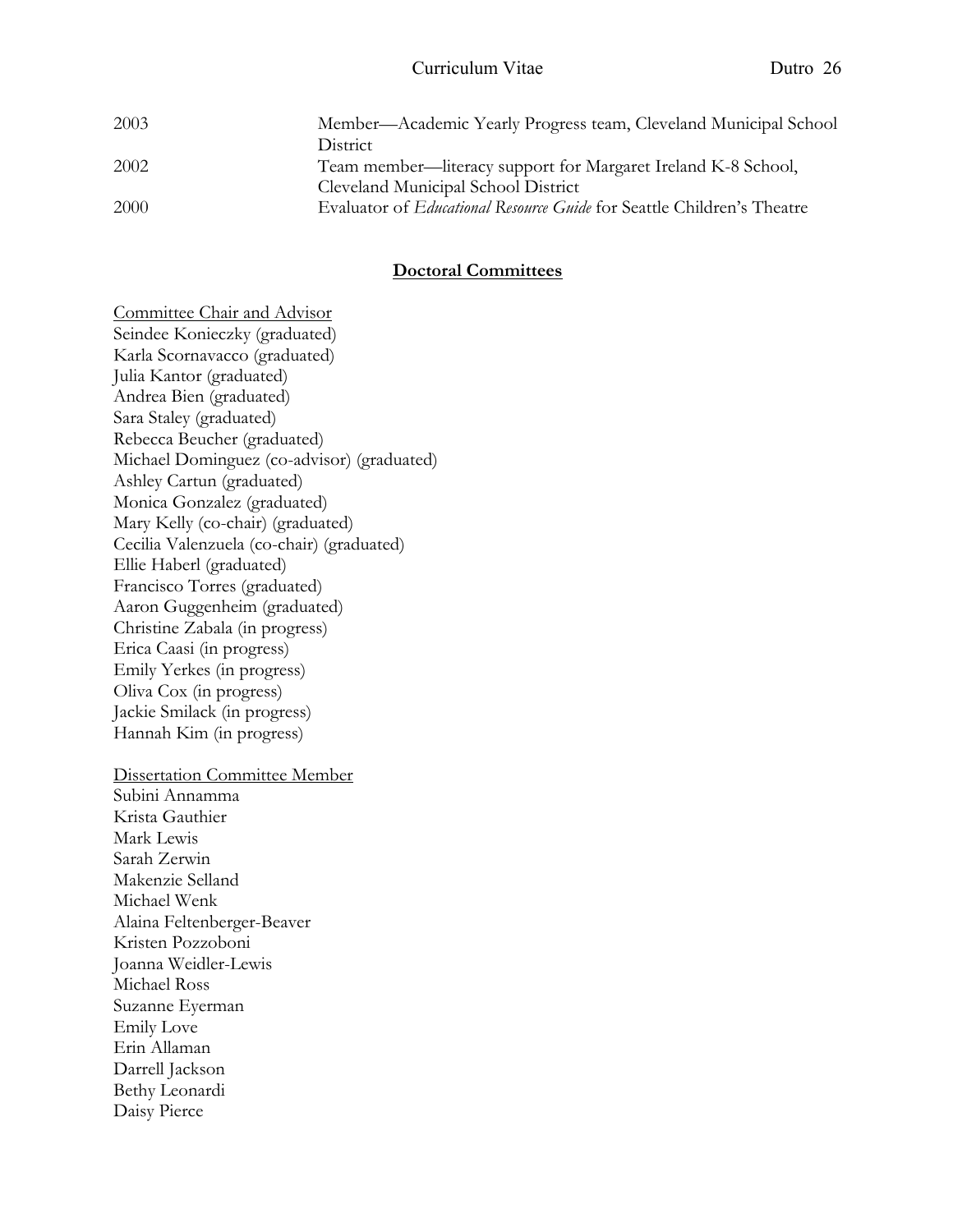Kimberly Schmidt Melia Repko-Irwin Ofelia Scheppers Patricia Abrilgon Holt Kristina Stamatis Cassie Lo (University of Pennsylvania) Gemma Cooper-Novak (Syracuse University) Daniel Moore Kristen Driscoll Andrea Glaws Lydia Sollenberger Chelsea DeSalvo

## **Courses Designed and Taught**

Perspectives on Teaching, Learning and Classrooms (core course for first year doctoral students) Prospectus and Dissertation Writing (new advanced qualitative methods course launched Fall 2017) Step Up to Social Justice Teaching (introductory course for Elementary Education major) (School Partnership) Introduction to Teaching and Learning (online course for the BA in Interdiscplinary Studies degree completion program) Theories of Literacy Research: Directions in "Post-" Theories (Advanced Doctoral Seminar) Writing in Elementary Schools (Elementary Teacher Education; School Partnership-based) Literacy 2 (Elementary teacher education literacy methods course) Curriculum & Instruction Capstone Course (teacher research course for MA exit requirement) Education in Film Poststructuralist Lenses on Literacy, Subjectivity, Power, and Discourse Step into Humanities Teaching (introduction to teaching for undergraduates) Gender & Literacy in K-12 Classrooms Processes of Writing Teacher as Researcher Composition for Teachers Content Area Literacy Emergent Literacy Doctoral Seminar in Literacy Research Topics and Issues in Literacy Teaching, Learning and Assessment in Literacy: Reading Teaching, Learning and Assessment in Literacy: Writing Critical Review of Literacy Materials Qualitative Methods in Educational Research

## **Research Interests**

race, class, gender, and sexuality and literacy; affective dimensions of literacies; critical trauma studies; affect theory; critical pedagogies; subjectivities and literacy; teacher learning; teacher education practices and pedagogies; accountability policy; teacher research; critical literacy; literary theory and criticism; feminist theory; ethnography